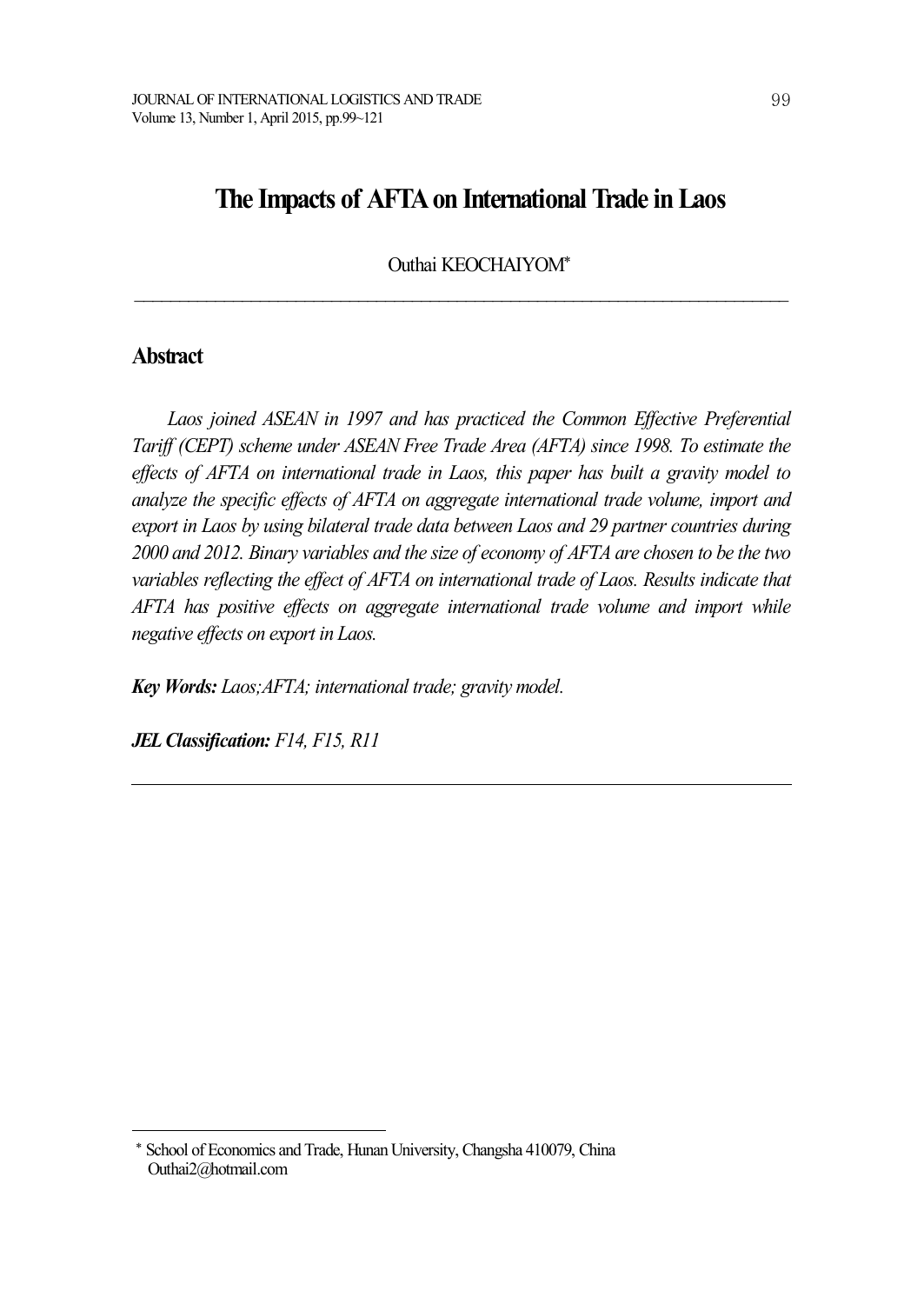# **1. Introduction**

Lao People's Democratic Republic is one of the landlocked countries in Southeast Asian region with a population of over 6.5 million people in 2012 and a land area of 236.800 square kilometers , it shares the border with China to the north, Vietnam to the east, Cambodia to the south, Thailand to the west and Myanmar to the northwest. In 1975, the declaration of established Lao People's Democratic Republic lead Laos to be governed under a socialist system and the state adopted a central planned economic system, centralizing investment, production, trade and pricing that created barriers to internal and foreign trade. In 1986, the New Economic Mechanism (NEM) was introduced and as a result, both private and foreign investments were promoted as well as international trade. Laos was accepted to be a full member of ASEAN in July 1997 and participated in the ASEAN Free Trade Area in January 1998.

The aim of this paper is to estimate the effects of AFTA on international trade in Laos from three aspects: (1) the effect of AFTA on aggregate international trade volume in Laos; (2) the effect of AFTA on import in Laos; (3) the effect of AFTA on export in Laos. A gravity model is chosen to analyze the panel data of bilateral trade data between Laos and 29 partner countries from 2000 to 2012.

# **2. Literature Survey on Laos' Regional Economic Integration**

### *2.1. General Issues*

Lots of researches have discussed AFTA from different views since the 1950s. American economist Jacob Viner (1950) published an article "The customs union issue". He proposed the concept on "Trade creation" and "Trade diversion" which became the basis concept of the FTA. Early researches pointed out that intra-ASEAN trade would increase and trade creation effect could be stronger than trade diversion effect with tariff preference. Naya(1980),Janamitra Devan(1987), Peal Imada (1993) and Bende-Nabende (1999) showed that AFTA had investment effect and brought benefits to developed countries of ASEAN only. Junlin Li, Dongmin Yao and Xiaochen Xu (2012) used panel data to analyze the integration inside intra-ASEAN member countries during 2000-2009. The result indicated that trade between intra-ASEAN had decreased but the trade between ASEAN and other countries had increased. Furthermore, they also found that there was a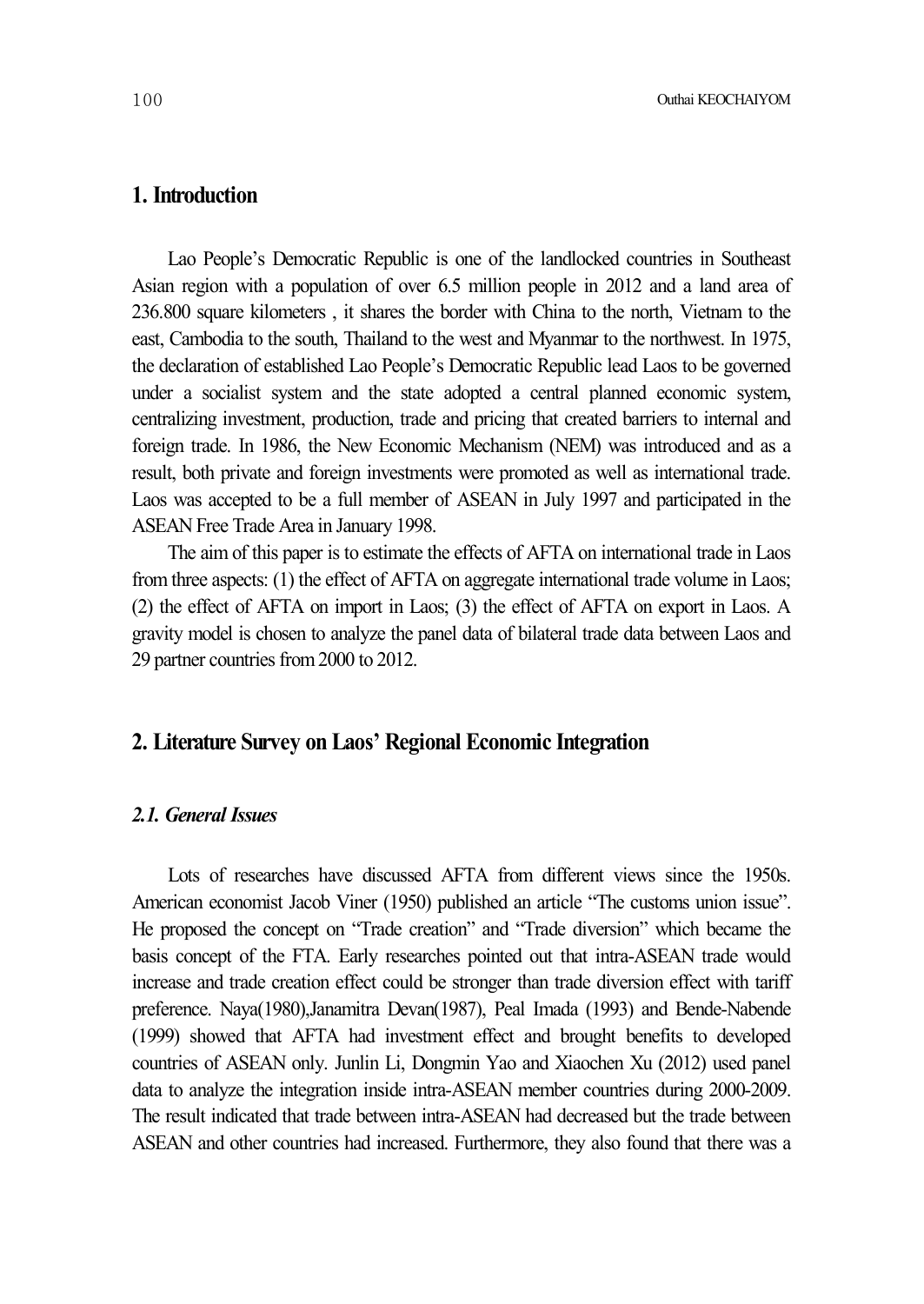unique difference from other regional economic integration groups. Inside ASEAN, there were two significant different groups, strong economy group and weak economy group, which were uncoordinated, this lead to a differentiation to occur inside ASEAN.

However, research on the effect of AFTA on Laos is comparatively less and new. Most of the research consists of discussion papers, like ADB or World Bank working paper series. Phouphet KYOPHILAVONG (2004) argued that taking part in AFTA causes a larger increase in import than export, meaning that Laos will face a trade deficit problem. But some scholars have showed a different opinion. Although Laos has a weak economy, undeveloped technology, low products quality and local business people also have less experience, AFTA would bring negative impacts to local businesses and industries, like decreasing government revenue. There are also some benefits such as stronger political status, larger attraction to foreign investment, higher government income, more economic support from membership countries and wider range of products with lower price for consumer (Keo Vongxay, 2006). Later, Souksavanh Vixathep (2011) did research on the structure of external trade of Laos during 1985-2005. Results showed: (1) exports mostly concentrated on agricultural products and crude natural resources; (2) the labor-intensive garment industry had gained competitiveness and the mining industry (copper) tended to form competitiveness; (3) during each research period, the production structure of exports did not change significantly and trade diversification was low; (4) specialization tended to occur in the simple product lines within an industry. Yin Hua and Soulya Phoulaxavong (2012) applied the gravity model to analyze the impact of ACFTA on Laos- China trade from 1990 to 2009. The research showed that the positive effect of ACFTA on the export from Laos to china was significant while its positive effect on the import of Laos from China was insignificant. Leebeer Leebouapao, Sthabandith Insisienmay and Vanthana Nolintha (2012) focused on ASEAN-China free trade and discussed the competitiveness of local industry in Laos. They found that the competitiveness of wood processing and cement industries based on price and product quality would be affected by the removal of tariffs. To maintain the domestic market and expand foreign markets, promoting product equality would be of great significance. For a FDI-led industry like motorcycle assembly, price competitiveness would not be affected significantly. OH. Jeong-Soo and Phuphet Kyophilavong (2013) used a standard Global Trade Analysis Project (GTAP) model to analyze the impact of ASEAN-Korean FTA on poverty in Laos. The article showed that Laos would gain benefits from ASEAN-Korean FTA like increasing GDP and domestic Welfare, moreover, the income of unskilled labor would be raised and also income distribution in Laos would be improved.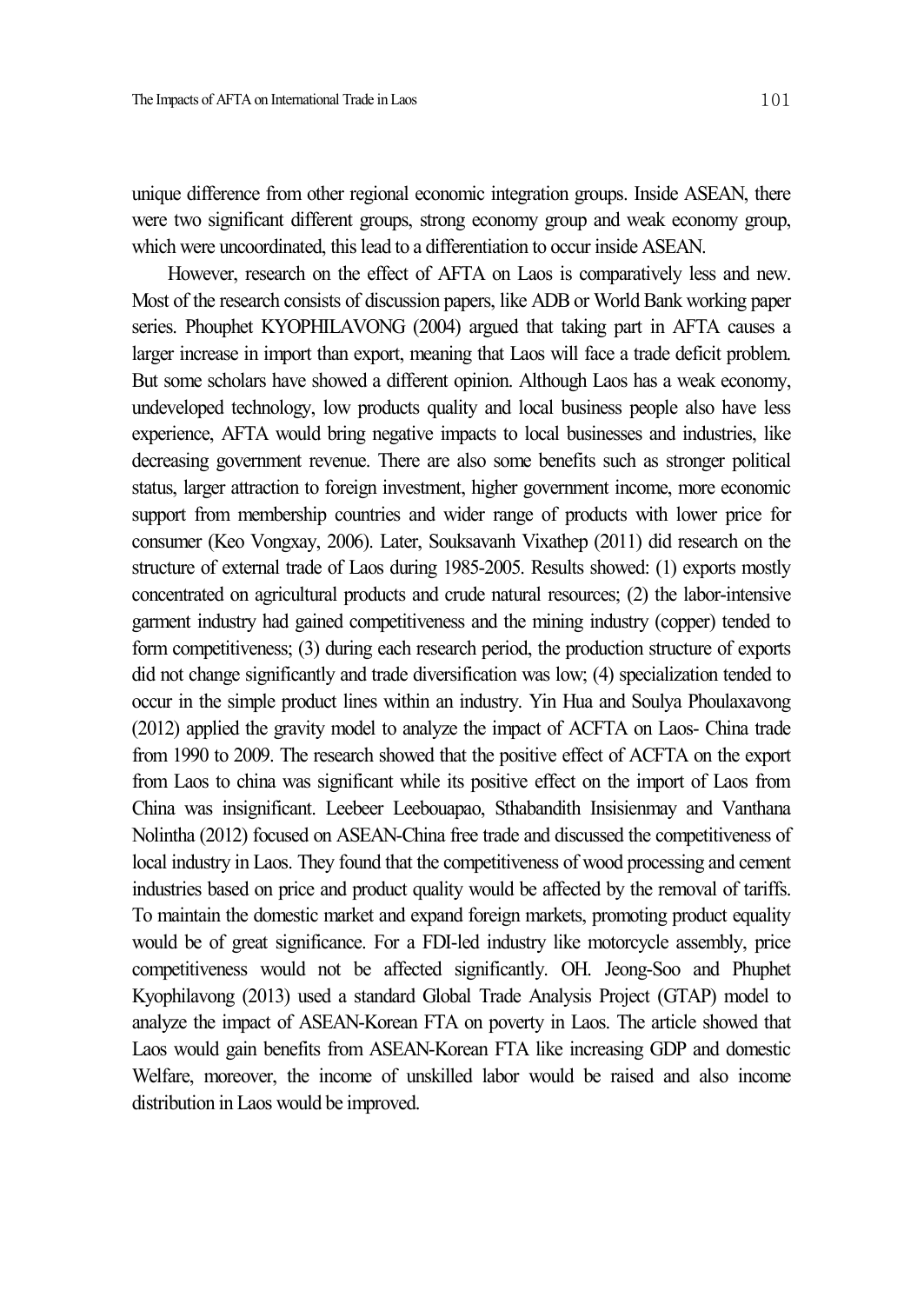### *2.2. Gravity Model*

In the 1960s, quantitative research on international trade concentrated on trade flow. Jan Tinbergen (1962) used a simplified model and time series data to test the effect of each variable on trade flow in the gravity model. Later, Poyhonen.P (1963) used cross-sectional data to analyze international trade flow regressed on a gravity model. Hans Linnemann(1966) summarized the relevant research by using a gravity model to do trade flow analysis and firstly built a comprehensive framework to constructing a gravity model fromtheoretical and methodological aspects.

In 1970s, the gravity model developed significantly, forming four main research perspectives on the exploitation and application of gravity model: (1) Law of universal gravitation. The trade flow from i country to j country depends on the potential trade volume divided by obstructions or distance. Generally, geographical close countries tend to have large trade flow; (2) Walrasian Equilibrium Model. In this model, given a specific supply function and demand function of all goods, aggregate national income is used to represent the demand of the import country and supply of the export country while distance is transportation cost. According to the related researches of Norman Aitken .D (1973), Robert S. Obutelewicz (1976), Vincent J.Geraci & Wilfried Prewo (1977), national income and distance had a significant impact on trade flow and statistically there is a negative correlation between population and trade flow. However, other researchers have shown different conclusions: there was a negative correlation between the national income of the export country and trade flow Herbert Glejser, (1968); population and trade flow were correlated positively Josef C.Brada & Jose A.Mendez, (1983); (3) Probability theory. Edward E.Leamer & Robert M.Stern (1971) believed that an import country trades with an export country randomly; (4) James E. (1979) improved the gravity model through a micro approach based on homogeneous preferences assumption in linear expenditure system.

In 1980s, the concentration of the gravity model had transformed from equation to variables. Considering the decisive role of supply and demand, Jeffrey H.Bergstrand (1985) pointed out that defining price as an endogenous variable ignored its critical value in the gravity model. Crockett Andrew and Morris Goldstein (1987) took the exchange rate and price into consideration.

Recently, many scholars have constantly applied the gravity model into international trade by using different variables and improved equations. Philippe Baccetta and Eric Van Wincoop (2003) emphasized the critical role of price the factor and put forward an equation with multilateral optimal pricing strategies. Later, the gravity model was widely used to examine the impact of the FTA.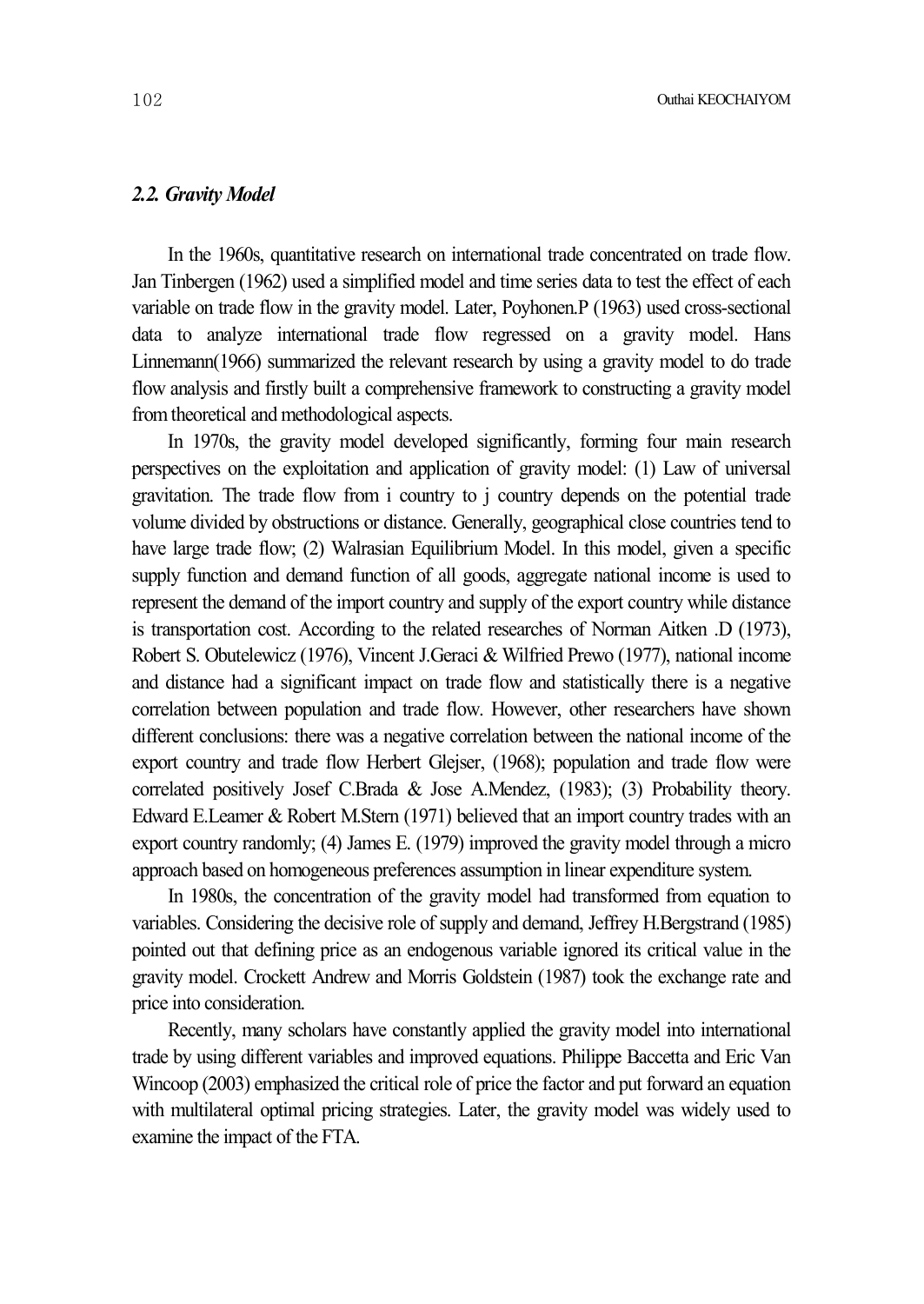# **3. An Overview of Laos' Economy**

Laos' population reached approximately 6.65 million in 2012. Table 1 summarizes the major economy indicators in Laos in the period of 1990-2012. In the past 22 years, the average annual GDP growth of Laos has become over 6.5% and it's noticeable during 2006 and 2012, with an average growth of over 7.5% annually. At the same time, GDP has rapidly increased from 856.56 million US\$ in 1990 to 9386.91 million US\$ in 2012, and GDP per capita has reached 1,412US\$ in 2012.

| Description                   | 1995     | 2000     | 2005     | 2010     | 2012     |
|-------------------------------|----------|----------|----------|----------|----------|
| GDP (current US\$ million)    | 1,763.54 | 1,731.20 | 2,735.55 | 7,181.44 | 9,386.91 |
| GDP per capita (current US\$) | 362      | 321      | 475      | 1,123    | 1,412    |
| GDP annual growth $(\% )$     | 7.03     | 5.80     | 7.11     | 8.53     | 8.20     |
| Export $(\%$ of GDP)          | 23.22    | 30.10    | 34.16    | 35.54    | 36.24    |
| Import( $\%$ of GDP)          | 37.33    | 44.21    | 46.50    | 37.91    | 48.44    |
| FDI (current US\$ million)    | 95.10    | 33.89    | 27.72    | 278.81   | 294.38   |
| Inflation annually $(\% )$    | 19.59    | 25.08    | 7.17     | 5.98     | 4.26     |
| Agriculture / GDP $(\%$       | 55.68    | 45.17    | 36.18    | 32.75    | 27.98    |
| Industry/GDP $(\%)$           | 19.24    | 16.61    | 24.61    | 31.80    | 36.21    |
| Service/ GDP (%)              | 25.08    | 38.23    | 39.21    | 35.45    | 35.81    |
| Population (Million people)   | 4.87     | 5.39     | 5.79     | 6.40     | 6.65     |

#### **Table 1.**

Major Economy Indicators in Laos

Source: The World Bank database.

In 1990, the economy of Laos was mostly based on traditional agriculture, the agricultural sector accounted for 61.23 % of GDP, while the industry sector accounted 14.51% and 24.26% in the service sector. According to the data of GDP composition, it's noticeable that the industrial and service sector have gradually gained more energy with increasing proportions in GDP. In 2012, the proportion of the industrial and service sector in Laos GDP has reached 36.21% and 35.81% respectively while agriculture has decline to 27.98%.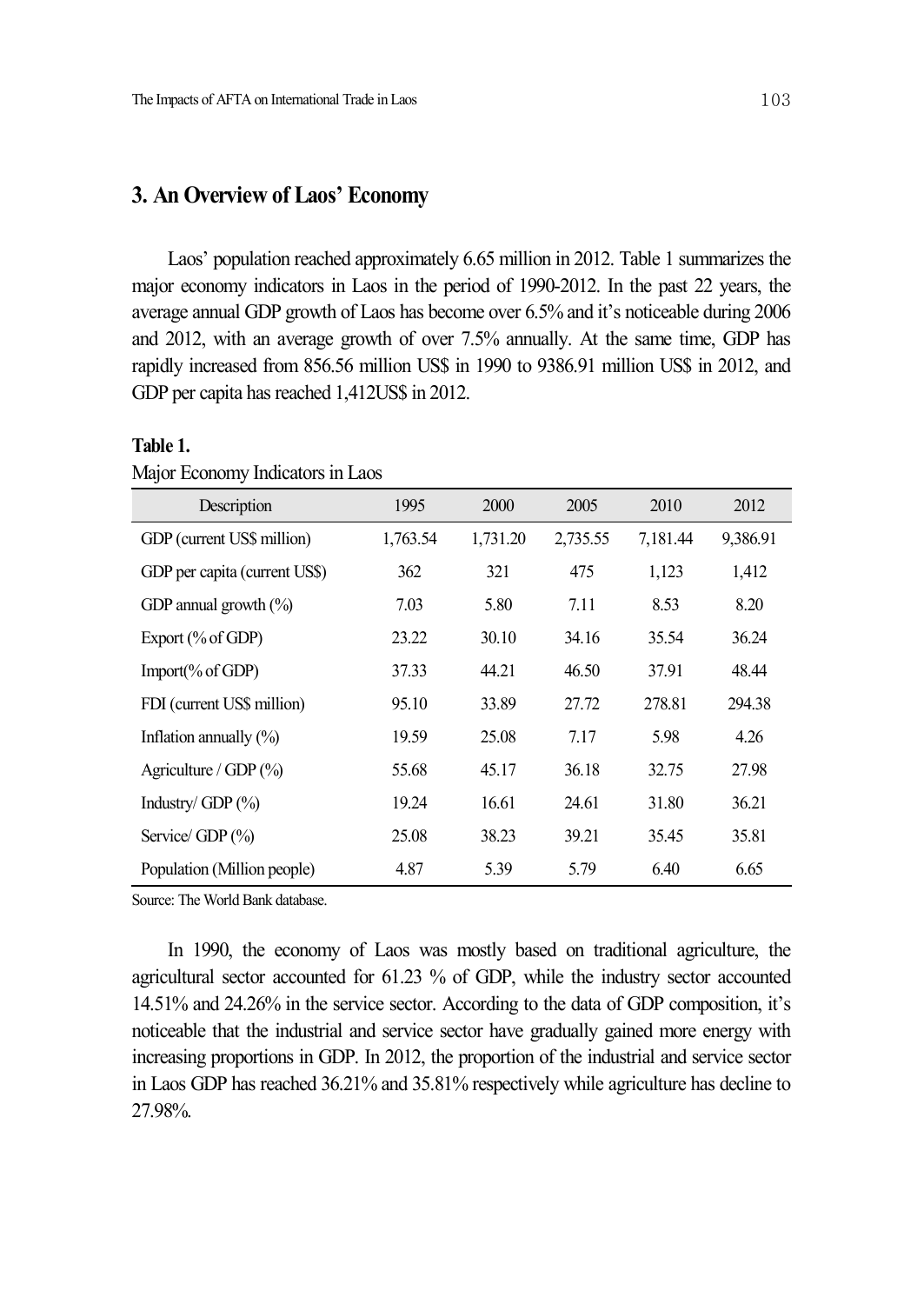## *2.1 Trade Liberalization*

Economic and trade reforms in Laos can be classified into three periods: closed economy with central control (1975-1985); transition to a market-oriented economy (1986-2000); and an open economy with current policies (2000 onward) (Douangboupha, 2010; Souksavanh Vixathep, 2011). The study on the effect of the AFTA on the international trade in Laos was mostly in the end of the second period when Laos has been a member of ASEAN and participated AFTA.

A noticeable progress in trade liberalization in Laos was realized by the country becoming an ASEAN member in July 1997 and attended the AFTA in January 1998. Under AFTA, Laos had to complete the Common Effective Preferential Tariff (CEPT) scheme, meaning Laos had to reduce tariffs on manufactured and processed agricultural products to 0-5% by 2008. Thus, the tariffs on many import commodities were significantly reduced and the import quota system of protecting local producers terminated.



Source: The World Bank

#### **Figure1.**

Total Import and Exports of Laos(Current US\$ million)

Laos has been faced with a trade deficit for more than 15 years. During 1995 and 2000, the international trade of Laos has steadily increased from 3.06 billion US\$ in 1995 to 3.29 billion US\$ in 2000 and has maintained a trade deficit of no more than 300 million US\$(Figure 1). After joining ASEAN and practicing the CEPT scheme under AFTA, international trade in Laos was boosted in both import and export. The value of export was nearly 0.93 billion US\$ and import was over 1.27 billion US\$ in 2005. Later during 2005 and 2010, Laos reached the highest developing stage with significant increase in import and export of goods and services which have grown very fast with an average rate of 193% in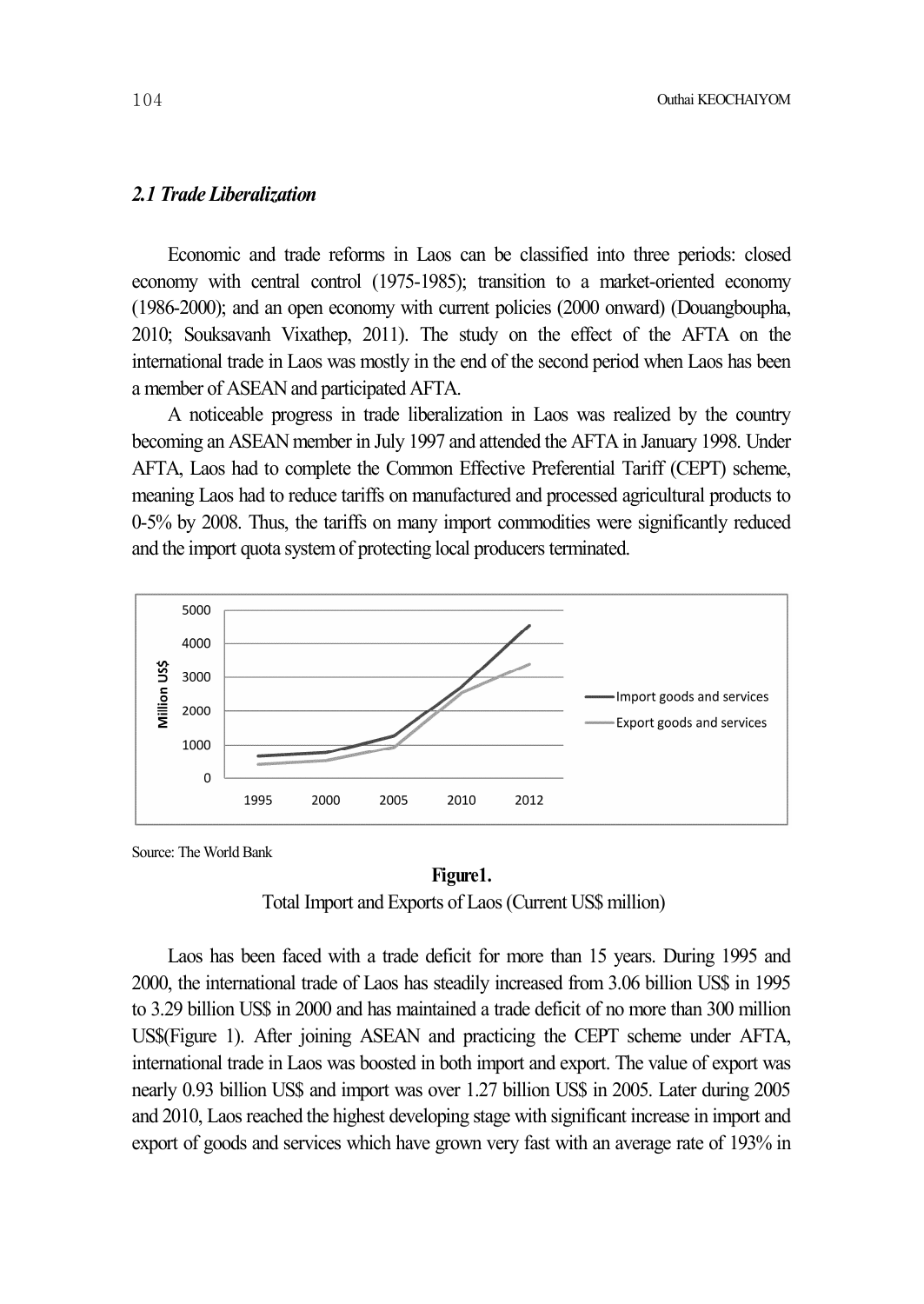2010 compared to the year 2005. The growth rate of export began to slowdown compared with import in the period of the year 2010 to 2012 when Laos had the trade deficit of more than 1.15 billion US\$ in 2012.

### *3.2 The Structure ofInternational Trade in Laos*

### *3.2.1 Regionand Commodity Composition ofImport*

ASEAN and China have been the main suppliers for Laos, followed by EU and partner countries in East Asia (Table 2). Particularly, ASEAN has maintained a share of more than 60% over the last decade. China also maintained the high share of about 10% during the year 1995 to 2005 and rapidly increased to 21.60% in 2012. In 1995, Japan, the EU and Australia had considerable percentage share with the value of 5.01%, 5.16% and 3.63 respectively. However, only Japan and the EU still maintained a high share in 2012, especially the share of the EU reached 10.90% while Australia has only a 0.50% share.

| <b>Trade partners</b> | 1995  | 2000  | 2005  | 2010  | 2012  |
|-----------------------|-------|-------|-------|-------|-------|
| <b>ASEAN</b>          | 70.52 | 54.64 | 79.27 | 85.59 | 60.30 |
| China                 | 8.52  | 15.73 | 9.13  | 9.70  | 21.60 |
| Hong Kong             | N.A.  | 0.00  | 0.75  | 0.00  | 0.00  |
| Japan                 | 5.01  | 0.19  | 4.17  | 0.39  | 2.4   |
| Korean (South)        | n.a   | 0.84  | 0.73  | 1.87  | 1.9   |
| Taiwan                | N.A.  | 0.07  | 0.76  | 0.00  | 0.00  |
| India                 | N.A.  | 0.01  | 0.19  | 0.08  | 0.20  |
| EU                    | 5.16  | 0.56  | 3.85  | 0.73  | 10.90 |
| Norway                | N.A.  | 0.01  | 0.01  | 0.00  | 0.00  |
| Russia                | N.A.  | 0.03  | 0.23  | 0.00  | 0.10  |
| Switzerland           | N.A.  | 0.07  | 0.09  | 0.00  | 0.00  |
| Canada                | N.A.  | 0.01  | 0.01  | 0.04  | 0.80  |
| <b>USA</b>            | N.A.  | 0.24  | 0.55  | 0.11  | 0.40  |
| Australia             | 3.63  | 0.06  | 0.22  | 0.18  | 0.50  |
| New Zealand           | N.A.  | 0.00  | 0.00  | 1.04  | 0.10  |
| Rest of the world     | 7.16  | 27.53 | 0.03  | 0.27  | 0.80  |

### **Table 2.**

|  | Region Compositions of Imports (% share of total) |  |  |  |
|--|---------------------------------------------------|--|--|--|
|  |                                                   |  |  |  |

Sources: compiled by author; Ministry of industry and commerce of Laos, Laos Statistical Year Book, SouksavanhVixathep (2011).

Note: "N.A." indicated that data were unavailable; Figure 0.00 wasthe value lessthan 0.01.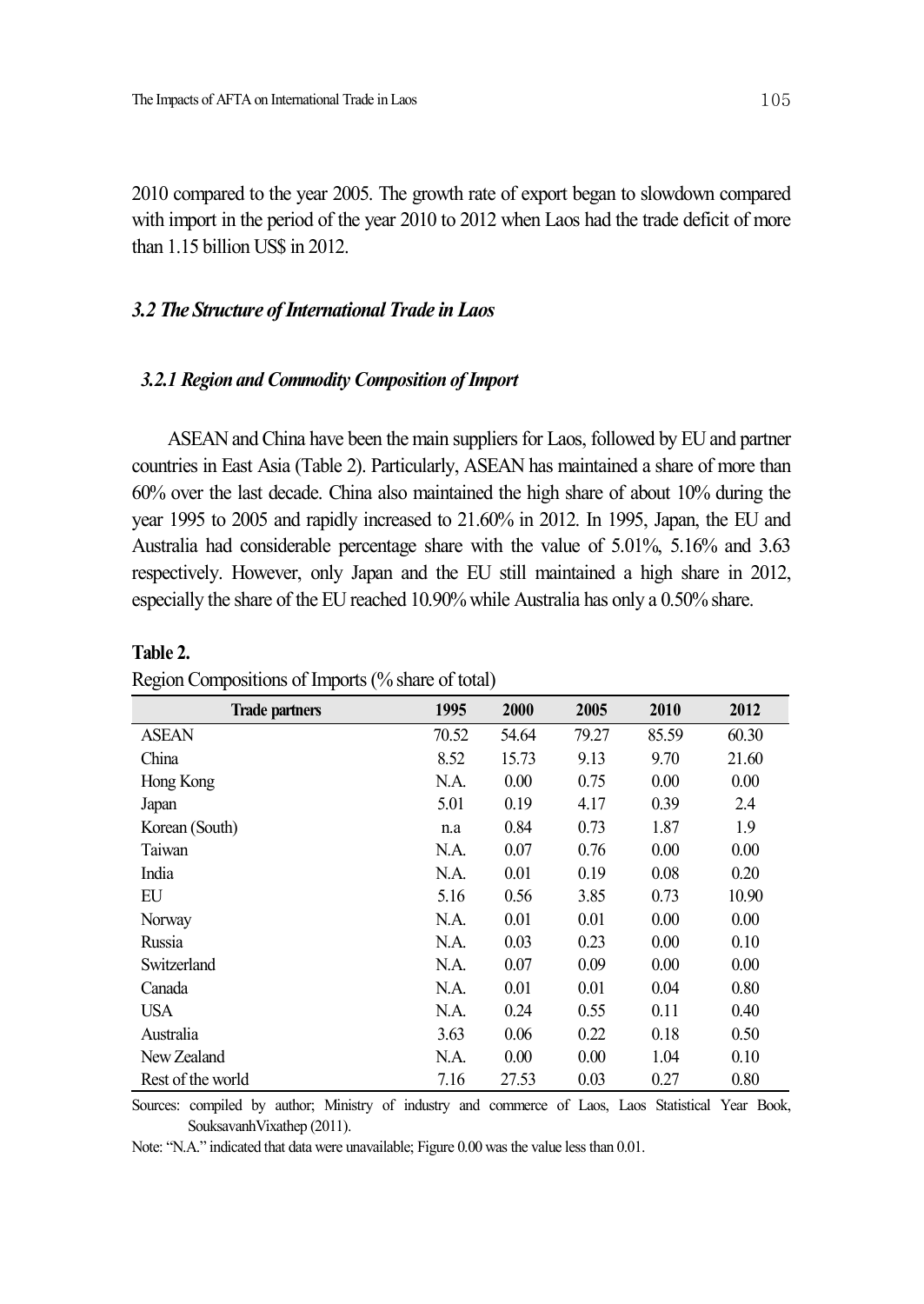Table 3 presents the commodity composition of imports. It is obvious that most of Laos' imports are material inputs, equipment and fuels for production. The country's imports mainly consist of petroleum oils, textile yarn and fabrics, non-metallic minerals, iron and steel, machinery and industrial machines, electrical machines, and road vehicles. Among consumer goods, beverages show a higher share. The highest percentage share of commodities is machinery and transport equipment with a share of 40.63% and followed by 25.87 % of mineral fuels and lubricants in 2012.

### **Table 3.**

| (SITC) Description                           | 1995  | <b>2000</b> | 2005  | 2010  | 2012  |
|----------------------------------------------|-------|-------------|-------|-------|-------|
| $(0)$ : Food and live animals                | 8.68  | 6.89        | 9.30  | 6.02  | 5.13  |
| (1): Beverages and tobacco                   | 8.88  | 6.85        | 0.64  | 5.12  | 1.34  |
| (2): Crude materials, inedible, except fuels | 0.25  | 2.38        | 0.46  | 0.50  | 0.77  |
| (3): Mineral fuels, lubricants               | 7.83  | 11.70       | 13.50 | 25.29 | 25.87 |
| (4): Animal and vegetable oils and fats      | 0.26  | 0.28        | 0.38  | 0.21  | 0.04  |
| (5): Chemicals and related products, n.e.s.  | 6.53  | 6.39        | 10.92 | 6.82  | 5.84  |
| (6): Manufactured goods (class. by material) | 21.62 | 22.94       | 18.23 | 17.67 | 14.44 |
| (7): Machinery and transport equipment       | 35.27 | 35.85       | 40.85 | 30.84 | 40.63 |
| (8): Miscellaneous manufactured articles     | 6.11  | 4.92        | 4.72  | 3.41  | 5.75  |
| (9): Other commodities and transactions      | 4.62  | 1.67        | 0.98  | 4.13  | 0.19  |

Commodity Composition of Imports(%share of total)

Sources: Compiled by author; Department of Economic Statistics, Ministry of Finance of Laos; SouksavanhVixathep (2011).

### *3.2.2 Region and Commodity Composition of Export*

With regard to export destinations, Laos' leading export markets are ASEAN and Australia which occupied about 67.20% and 20.50% of the Laos exports in 2012 respectively (Table 4). Other major partners are some EU member countries, China and Japan. Since trade data of the EU is only available consisting of France, UK, Germany, Netherlands, and Italy in 1995, however the sum to these countries still covers a high percentage share of 38.04%.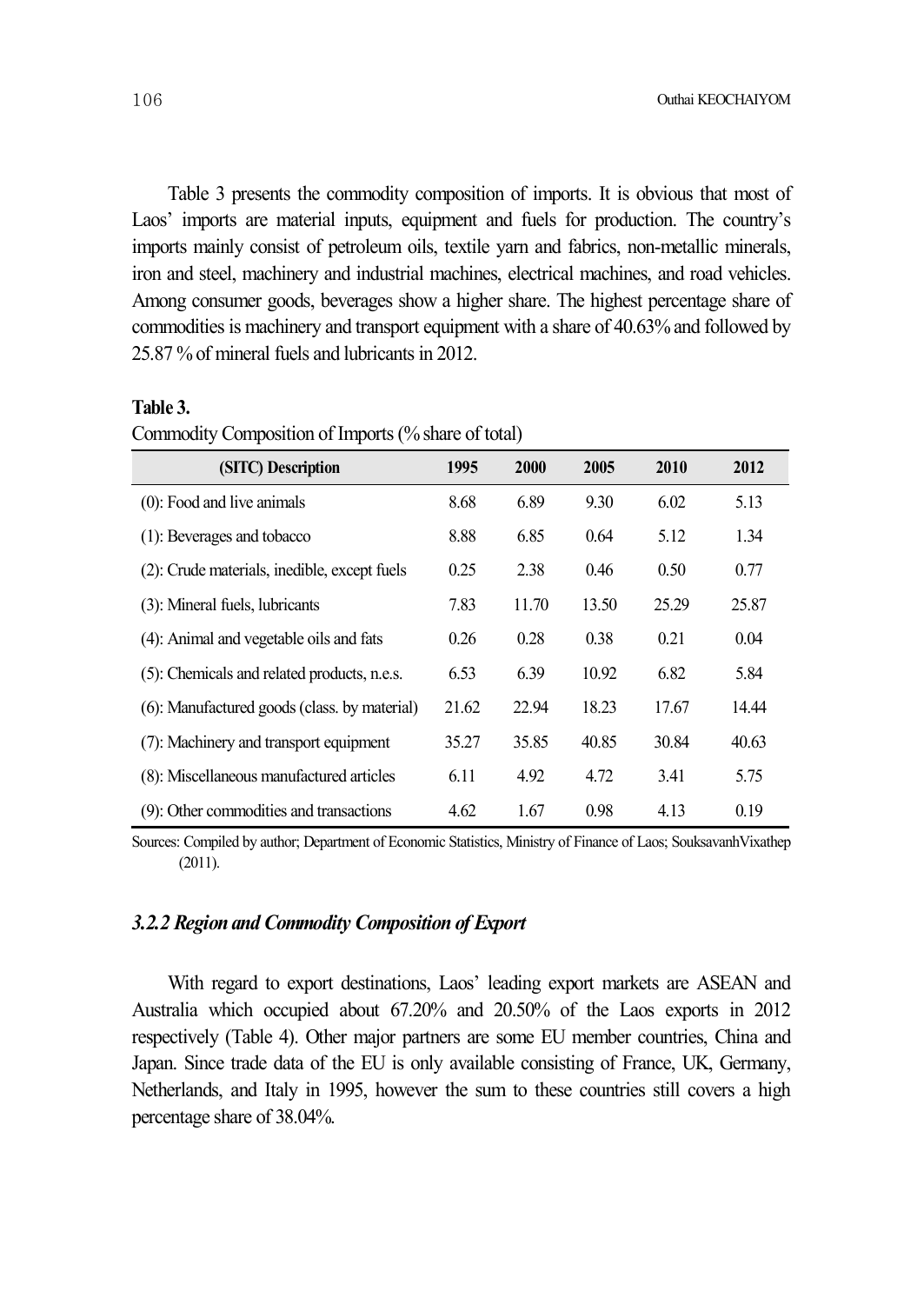| <b>Trade partners</b> | 1995  | 2000  | 2005  | 2010     | 2012     |  |
|-----------------------|-------|-------|-------|----------|----------|--|
| <b>ASEAN</b>          | 29.34 | 51.53 | 67.20 | 55.43    | 67.20    |  |
| China                 | 2.71  | 4.25  | 4.63  | 3.27     | 6.40     |  |
| Hong Kong             | N.A.  | 0.61  | 0.00  | 0.13     | 0.00     |  |
| Japan                 | 12.45 | 1.05  | 0.78  | 2.67     | 2.30     |  |
| Korean (South)        | N.A.  | 0.77  | 0.32  | 0.09     | 0.10     |  |
| Taiwan                | N.A.  | 0.37  | 1.49  | $0.08\,$ | $0.00\,$ |  |
| India                 | N.A.  | 0.09  | 0.01  | 0.01     | 0.00     |  |
| EU                    | 38.04 | 28.91 | 14.14 | 8.88     | 2.80     |  |
| Norway                | N.A.  | 1.16  | 0.01  | $0.00\,$ | $0.00\,$ |  |
| Russia                | N.A.  | 0.01  | 0.01  | 0.03     | 0.00     |  |
| Switzerland           | N.A.  | 0.78  | 0.01  | 0.85     | 0.00     |  |
| Canada                | N.A.  | 0.62  | 0.41  | 0.19     | 0.00     |  |
| <b>USA</b>            | N.A.  | 1.74  | 0.37  | 2.11     | 0.00     |  |
| Australia             | 0.05  | 0.04  | 10.55 | 24.76    | 20.50    |  |
| New Zealand           | N.A.  | 0.01  | 0.00  | 0.05     | 0.00     |  |
| Rest of the world     | 17.41 | 8.06  | 0.07  | 1.44     | 0.70     |  |
| Total $(\% )$         | 100   | 100   | 100   | 100      | 100      |  |

**Table 4.** Region Compositions of Imports(% share of total)

Sources: compiled by author; Ministry of industry and commerce of Laos, Laos Statistical Year Book, Souksavanh Vixathep (2011).

Note: "N.A." indicated that data were unavailable; Figure 0.00 was the value less than 0.01

It can also be observed that in the year between 1995 and 2000 exports of miscellaneous manufactured goods (SITC 8) increased remarkably and have made up a large portion of exports since then. In 2012, Table 5 also reveals another interesting issue namely a sharp increase in food and live animals category (SITC 1) and basic manufactured goods (SITC 6) with the share of 26.28% and 50.92% respectively. On the other hand, the crude material, inedible, except fuels(SITC2) decreased from40.49% to 11.47%.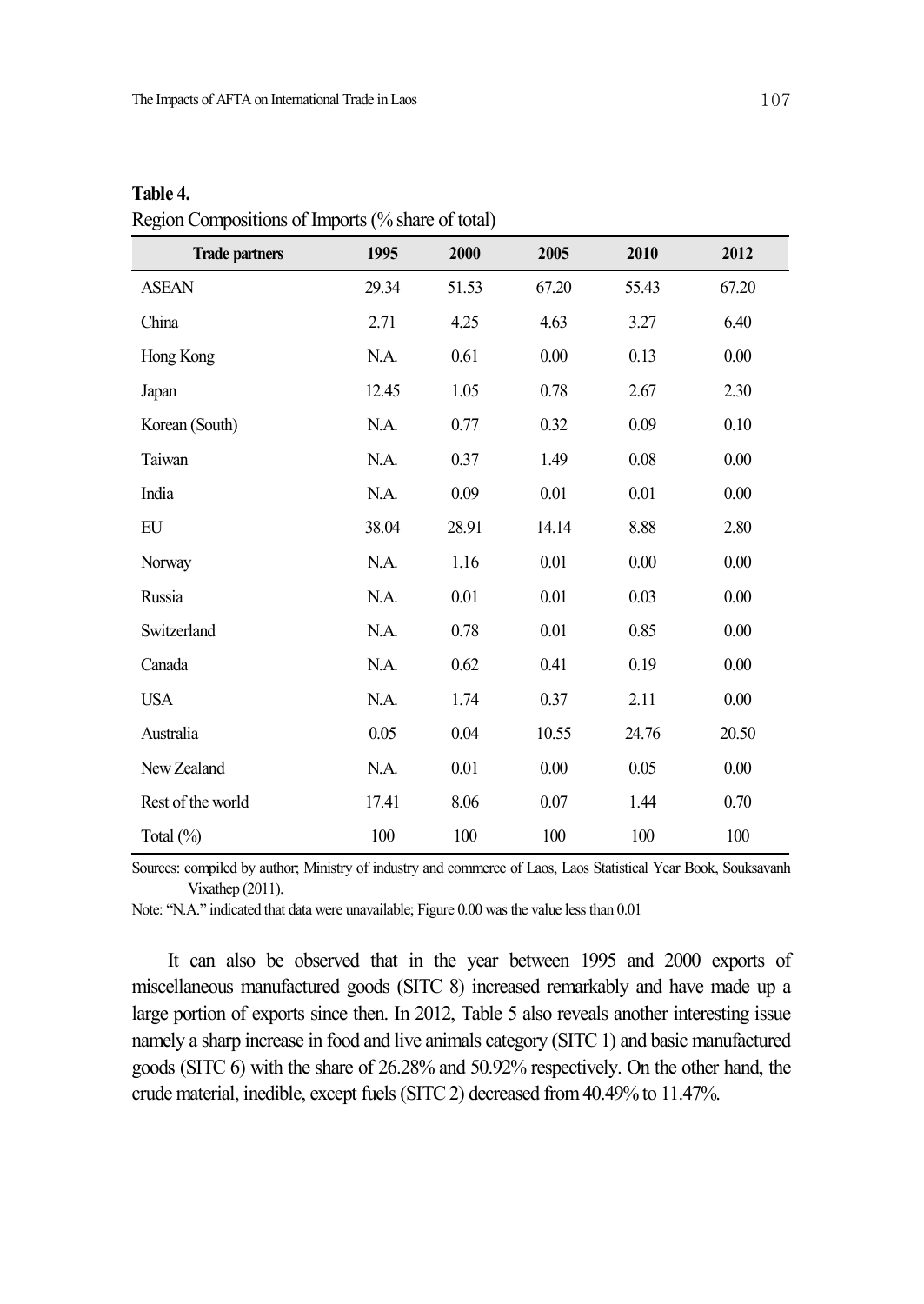### **Table 5.**

| (SITC) Description                           | 1995  | 2000  | 2005  | 2010  | 2012  |
|----------------------------------------------|-------|-------|-------|-------|-------|
| $(0)$ : Food and live animals                | 10.14 | 7.33  | 25.21 | 19.12 | 16.28 |
| (1): Beverages and tobacco                   | 0.41  | 0.06  | 1.25  | 1.37  | 0.21  |
| (2): Crude materials, inedible, except fuels | 40.49 | 33.94 | 14.31 | 31.62 | 11.47 |
| (3): Mineral fuels, lubricants               | 0.25  | 0.40  | 22.53 | 0.87  | 0.77  |
| (4): Animal and vegetable oils and fats      | 0.00  | 0.00  | 0.00  | 0.00  | 0.00  |
| (5): Chemicals and related products, n.e.s.  | 1.74  | 0.04  | 0.33  | 1.18  | 2.74  |
| (6): Manufactured goods (class. by material) | 8.68  | 1.21  | 33.74 | 26.86 | 50.92 |
| (7): Machinery and transport equipment       | 0.26  | 18.16 | 1.44  | 1.40  | 0.13  |
| (8): Miscellaneous manufactured articles     | 37.45 | 36.81 | 0.11  | 11.10 | 0.43  |
| (9): Other commodities and transactions      | 0.30  | 0.30  | 1.10  | 6.47  | 17.04 |

Sources: Compiled by author; Department of Economic Statistics, Ministry of Finance of Laos; Souksavanh Vixathep (2011).

# **4. Economic Model, Sources of Data and Variable Measurement.**

### *4.1 Variable Selectionand Explanation*

Considering data availability, the study period of this paper is 13 years from 2000 to 2012. With reference to the gravity model mentioned above, variables in the economic model of trade flow in Laos are: (1) Gross domestic product of Laos and trading countries; (2) foreign direct investment; (3) size of economy of AFTA; (4) the economic structure similarity between Laos and trading countries; (5) the AFTA binary variable, (6) the distance between Laos and trading countries; (7) the language similarity between Laos and trading countries.

Therefore, the econometric model for this paper is:

$$
\ln TRADE_{lit} = \alpha_0 + \alpha_1 \ln GDP_{lt} + \alpha_2 \ln GDP + \alpha_3 FDI_{lt} + \alpha_4 \ln SEA_{lit} + (1)
$$

$$
\alpha_5 \ln ESS_{lit} + \alpha_6 D_{lit} + \alpha_7 \ln DIST_{li} + \alpha_8 \ln LANG_{li} + \mu_{lit}
$$

Where  $l$  is Laos,  $t$  is time period (year),  $i$  is trade partner countries,  $\mu_{lit}$  is error terms.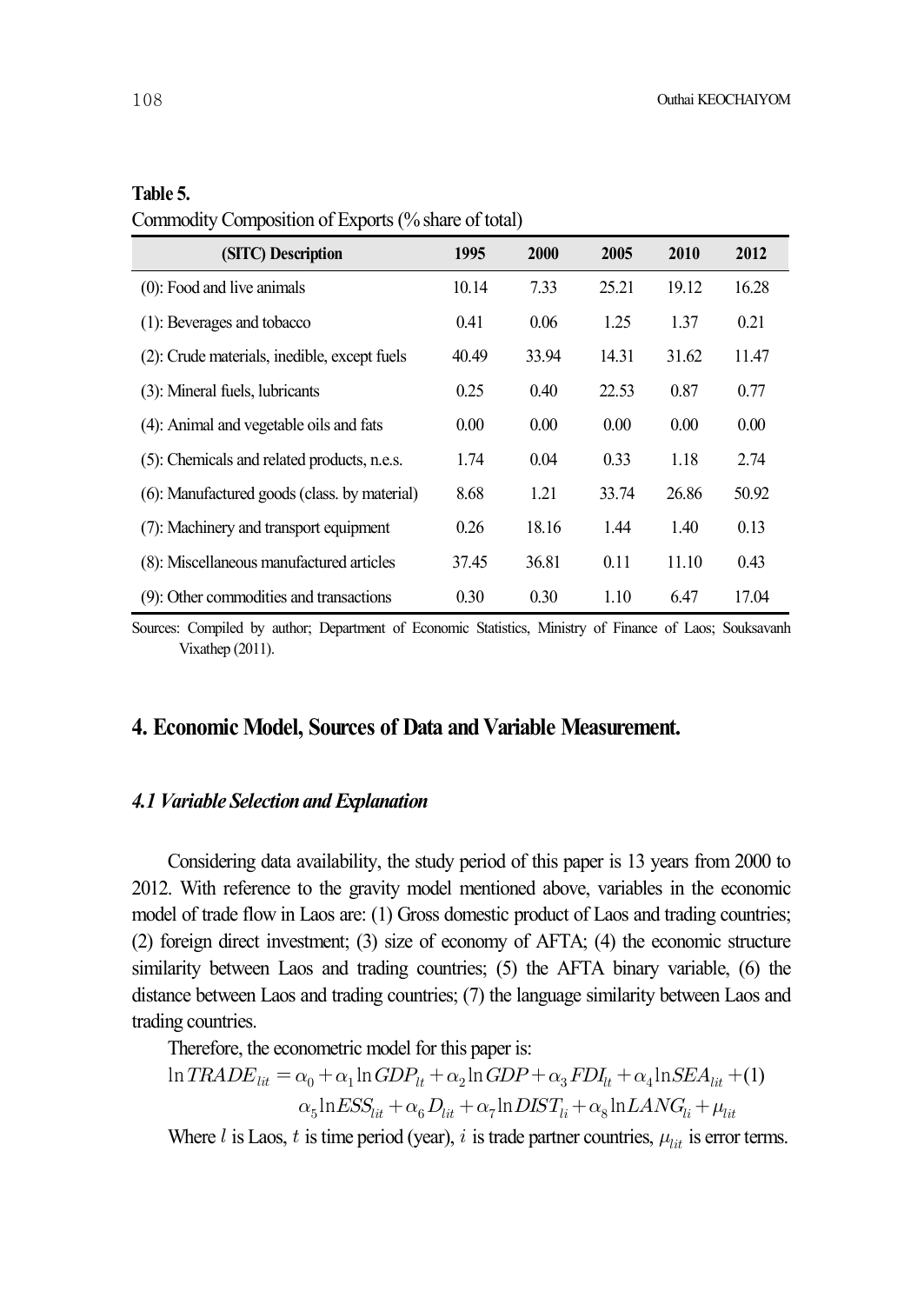In equation (1),  $TRAED<sub>lit</sub>$  denotes the total trade flow between Laos and the country i in the year  $t$ , it's the sum of export and import of Laos and country  $i$  in the year  $t$ . Data sources come from the ministry of industry and commerce of Laos. In this paper, 29 main trade partners with Laos around the world are chosen.

 $GDP_{it}$  and  $GDP_{jt}$  represent the market scales of trading countries, reflecting the potential purchasing power of international economic trade. The overall market scale of the import country and export country would affect the trade volume once the free trade agreement is settled, due to the following reasons: (1) Improving terms of trade. The larger the market scale is, the bigger the demand elasticity of goods outside the free trade area could be. Thus, the terms of trade could possibly become favorable to the country within the free trade area and economic profits tend to increase. (2) Bringing the trade creation effect. A Large market scale means a wide range of the country joining international specialization. (3)Reducing the production cost. A large market scale enables scale production. Therefore, production cost should be cut down significantly. In the meanwhile, given the other conditions of trade, larger market scale would weaken trade transfer effect. The source of data is from World Bank Database. As a prediction, the coefficient of GDP and  $GDP_{it}$  would be positive.

 $FD_{lt}$  denotes the FDI inflow into Laos in the year t. This data source is from the World Bank database. The relationship between FDI and trade isn't a new topic for discussion among international trade researches, Mundell (1975) proved that FDI was able to substitute import and import would decrease if FDI increased. Later, Krugman (1991)pointed out that FDI and trade have a substituted relationship. While Blonigen (1997b) had a different opinion, the empirical work showed that the relationship between FDI and trade was found to be complementarity. Thus, it can be summarized that the relationship between FDI and Trade are: (1) FDI and trade is substitution, (2) FDI and trade is complementarity. We select this explanatory variable in the econometric model of this paper to see how FDI affects the international trade flow in Laos.

 *denotes the size of economy of AFTA in the year*  $t$ *. Neo-classical trade theory* predicts that large countries tend to be net exporters in scale-intensive industries (Helpman and Krugman, 1985); Krugman and Venables, 1995).Large economy size of AFTA reflects plenty memberships, wide variety of commodity, strong purchasing power, large market demand and supply which could certainly benefit each membership within the free trade zone. Thus, the size of the economy of AFTA  $(SEA_{it})$  is chosen to be one of the explanatory variables to measure the impact of international trade flow in Laos. The larger the size of the economy is, the stronger the driving effects could be. The calculation of this variable is to sum all real GDP of all membership and the other AFTA trade dialogue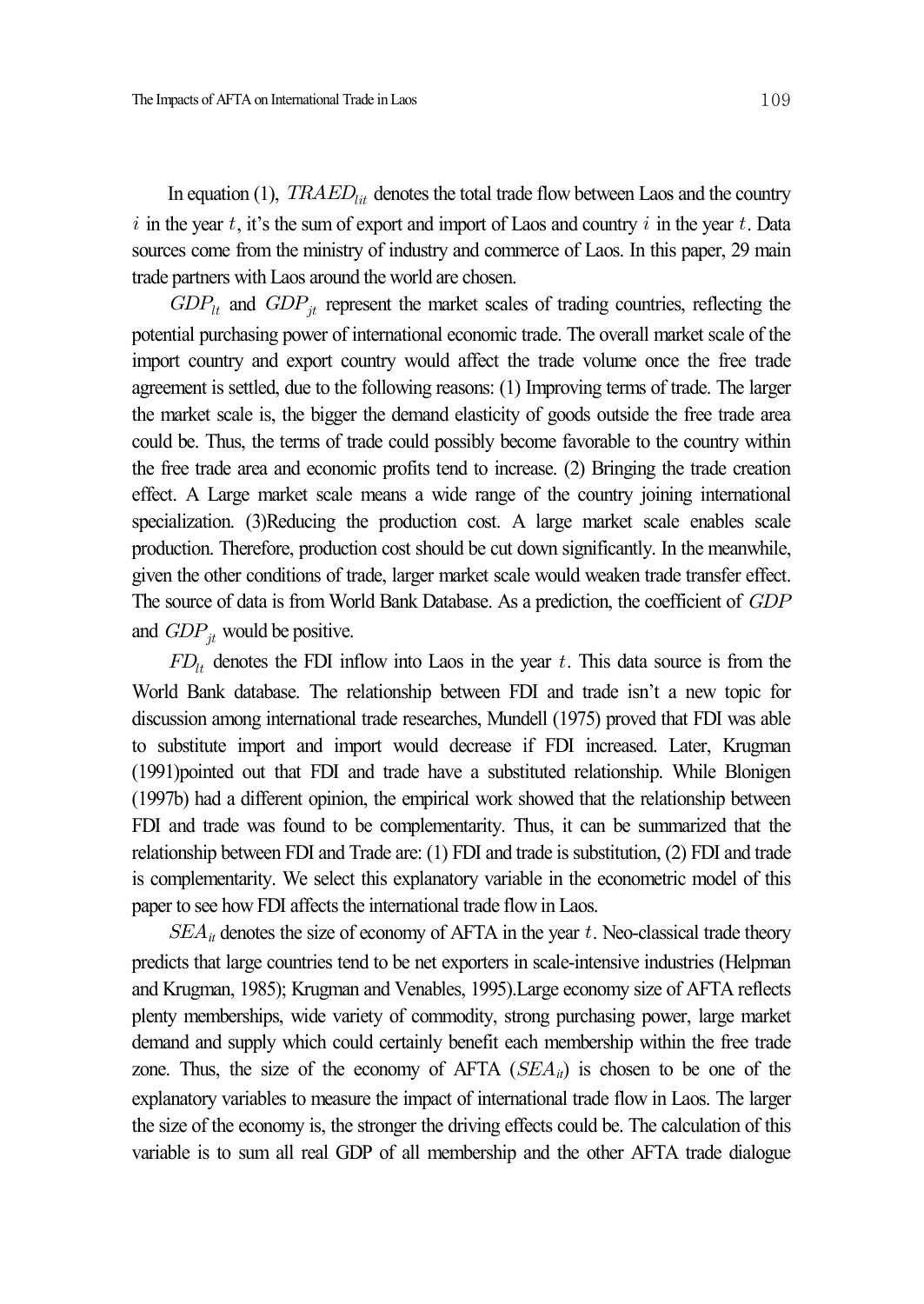partner countries in the year  $t$ , excluding Laos. And the source of data is from World Bank Database.

 $ESS_{lit}$  denotes the economic structure similarity between Laos and  $j$  country in the year  $t$ . According to the theory, the coefficient of ESS should be negative due to the following reasons: (1) Similar industrial structure neglects the importance of international specialization. International trade would not happen if all countries produce the same commodities; (2) a similar industrial structure may trigger fierce competition and local protectionism since every country would like to protect their own industry. The calculation method of this variable is to find the similarity of the GDP sector composition, the percentage of agriculture, industry and service, between Laos and other countries by using the similar coefficient of industrial structure presented by the United Nations Industrial Development Organization (UNIDO) in 1979. The economic structure similarity is: ctionism since every countrival<br>ctionism since every countried<br>of this variable is to<br>matage of agriculture, indust<br>imilar coefficient of indust<br>lopment Organization (UNI<br> $S_{li} = \frac{\sum_{m=1}^{k} x_{lm} x_{im}}{\sqrt{\sum_{m=1}^{k} x_{lm}^{2_{lm}} \sum_{$ 

ood of this variable is to find the similarity of the GDP sector composition, the entage of agriculture, industry and service, between Laos and other countries by using similar coefficient of industrial structure presented by the United Nations Industrial  
\n**elopment Organization (UNIDO)** in 1979. The economic structure similarity is:

\n
$$
S_{li} = \frac{\sum_{m=1}^{k} x_{lm} x_{im}}{\sqrt{\sum_{m=1}^{k} x_{im}^{2m} \sum_{m=1}^{k} x_{im}^{2m}}} 0 \leq S_{li} \leq 1
$$
\n(2)

Where  $S_{li}$  refers to the economic structure similarity of two countries l and i,  $x_{lm}$ represents the proportion of GDP sector composition m in  $l$  country,  $x_{lm}$  represents the proportion of GDP sector composition  $m$  in  $i$  country. The value of  $S_{li}$  is between 0 and 1. If  $S_{li} = 0$ , it means that the economic structure similarity in *l* country and *i* country is totally different, if  $IFS_{li} = 1$ , it means that the economic structure similarity in l country and  $i$  country is totally the same.

 $D_{lit}$  denotes the general effects of AFTA and its binary variable which is one of country  $i$  and country  $l$  belong to the AFTA membership in  $t$  year or otherwise given zero. This explanatory binary variable is to explain how AFTA affects international trade between Laos and the trading partner countries. In this case, we assume that the coefficient of the binary variable  $D_{lit}$  is positive meaning that the AFTA conduced the increasing of trade flow in Laos and reverse if the coefficient of  $D_{lit}$  is negative.

DIST represents the geographical distance between Laos and  $i$  country. It is the real distant in kilometer between the capital city of Laos and the capital city of  $i$  country. Short distance contributes to lower transportation cost and reduces production cost in scale production when other conditions are settled. Besides, geographical proximity also reflects similar preference, mutual benefit and coordinated policy, resulting in positive trading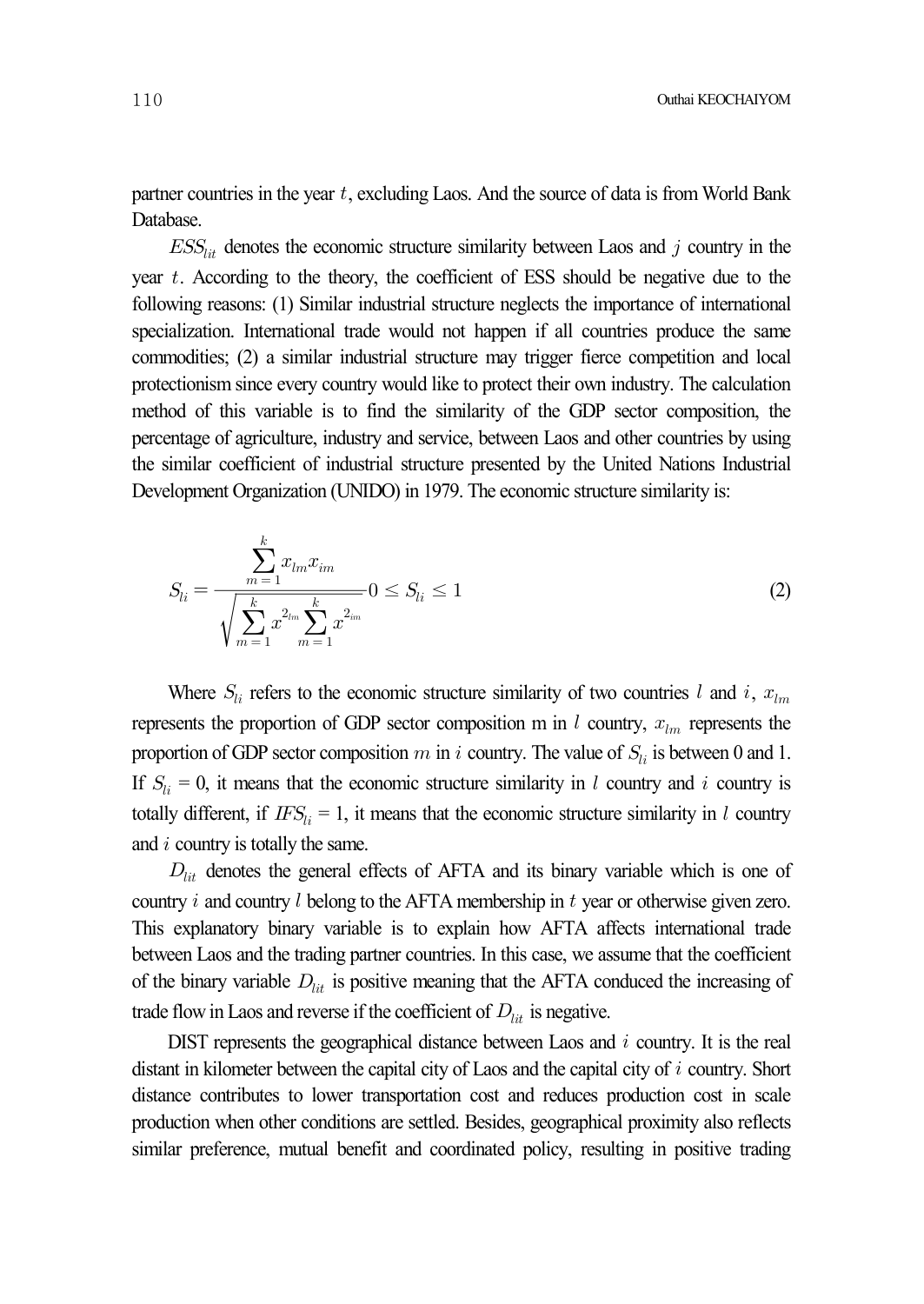effect. Thus, the coefficient of DIST*li* should be negative. Source of data is from the CEPII database.

 $LANG_{li}$  measures the language similarity between Laos and country i. Most literatures have used dummy variables to represent language similarity(Shujiro Urataand Misa Okabe, 2007; Edward Zhu,2013), but a dummy variable would fail to figure out the exact similarity level. Thus, we try to calculate the exact probability that randomly selected people between Laos and other countries could communicate under the same language. Considering limited data acceptability and the fact that language similarity seldom changes around the research period, we assume the variable  $LANG_{li}$  is constant. Laos surrounded by five neighbor countries, in these five countries there are the ethnic groups which are the same ethnic groups in Laos. In fact, most of Laos' trading partner countries didn't have the same language with Laos except five neighbor countries. Thus, English proficiency index is also used to measure language similarity by calculating English proficiency of every country. The variable  $LAND_{li}$  is the sum of communication possibility plus English proficiency index. Obviously, the coefficient of  $LMNG_{li}$  should be positive. Sources of data are from the CEPII database and English Proficiency Index (EF EPI). Below is the calculation method of  $LANG_{li}$ :

$$
LANG_{li} = \sum_{m=1}^{k} Percent_{lang, n, 1} * Percent_{lang, n, i} + EFEPI
$$
\n(3)

Where  $Percent_{lang, n, l}$  is the percent who speak *n* language in Laos,  $Percent_{lang, n, i}$ is the percent who speak  $n$  language in  $i$  country and EFEPI is the English proficiency index.

### *4.2 Model Adjustment*

After many attempts to estimate the equation (1) above, the outcome of the estimation didn't give the ideal result, some of explanatory variables were not significant. Actually, we found that this problem occurred due to the fact that some variables represent the effect of the same factor on international trade which may create the risk of collinearity. Thus, several adjustments are made as below: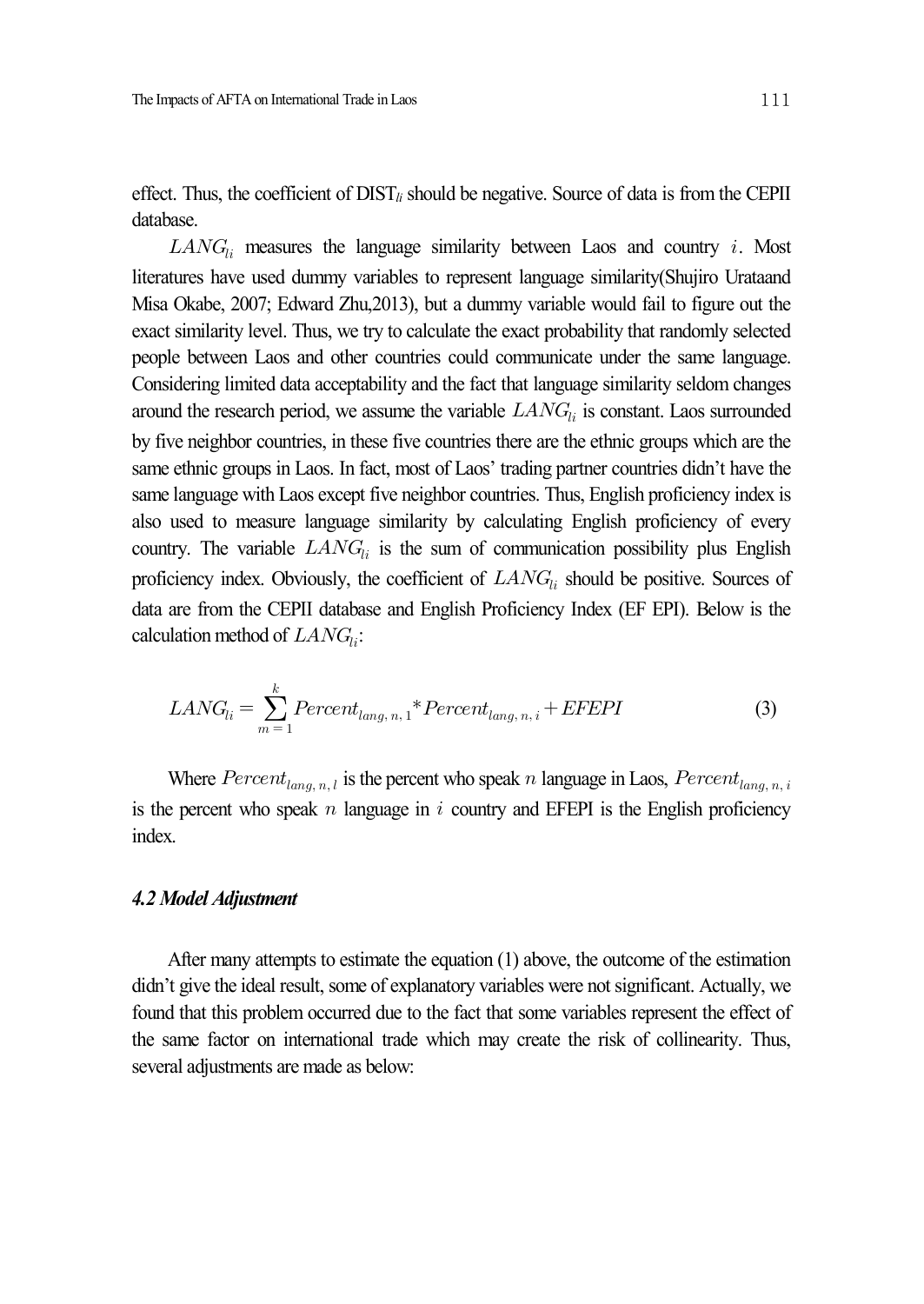### 4.2.1  $GDP_{1t}$  and  $GDP_{it}$

 $GDP<sub>lt</sub>$  and  $GDP<sub>lt</sub>$  both are the variables representing the market scale. Indeed, it doesn't make sense to separate these two variables, because in the free trade area, the memberships are in the same market scale. Similarly, this is the same point made by the econometric analysis, these two variables are trying to predict the same effect to the explanatory variable. Finally, as it turned out, we were able to get a better result by multiplying these two variables together to be a new explanatory variable  $MS_{lit}$  (Market Scale).

### 4.2.2  $DIST_{li}$  and  $LAND_{li}$

As a matter of fact, both language similarity and distance between import country and export country could measure the effect of the cultural factor on international trade which may increase the risk of collinearity and weaken model explanatory power. Considering the positive effect of language similarity and the negative effect of distance, we multiply  $DIST_{li}$  and the reciprocal of  $LAND_{li}$  to get a new explanatory variable, called cultural barrier ( $CulBar_{li}$ ). The combined explanatory variable will have more power in explaining the effect of cultural factors than separating it, it is supposed to have a negative effect on international trade after reasonable adjustment. Therefore, the  $C \mu B a r_{li}$  is chosen to represent the impact of cultural factors on international trade in the model.

### **4.2.3 Extended Explained Variables**

To discuss the impacts of every explanatory variable on the international trade deeply, we separated the trade volume into import and export and built three equations. In this case, the specific impacts of those explanatory variables on international trade could be tested separately. The effect of some variable on international trade doesn't mean that it has the same effect on both import and export. For example, assume that one explanatory variables has a positive effect on international trade volume, but it may have a positive effect on import while having a negative effect on export or vice versa. Thus, the detailed impact of each variable on international trade could be tested separately through the following three equations:

$$
\ln TRADE_{lit} = \alpha_0 + \alpha_1 \ln MS_{lit} + \alpha_2 EDI_{lt} + \alpha_3 \ln SEA_{lit} + \alpha_4 \ln ESS_{lit} + \alpha_5 D_{lit} + \alpha_6 CollBar_{li} + \mu_{lit} \tag{4}
$$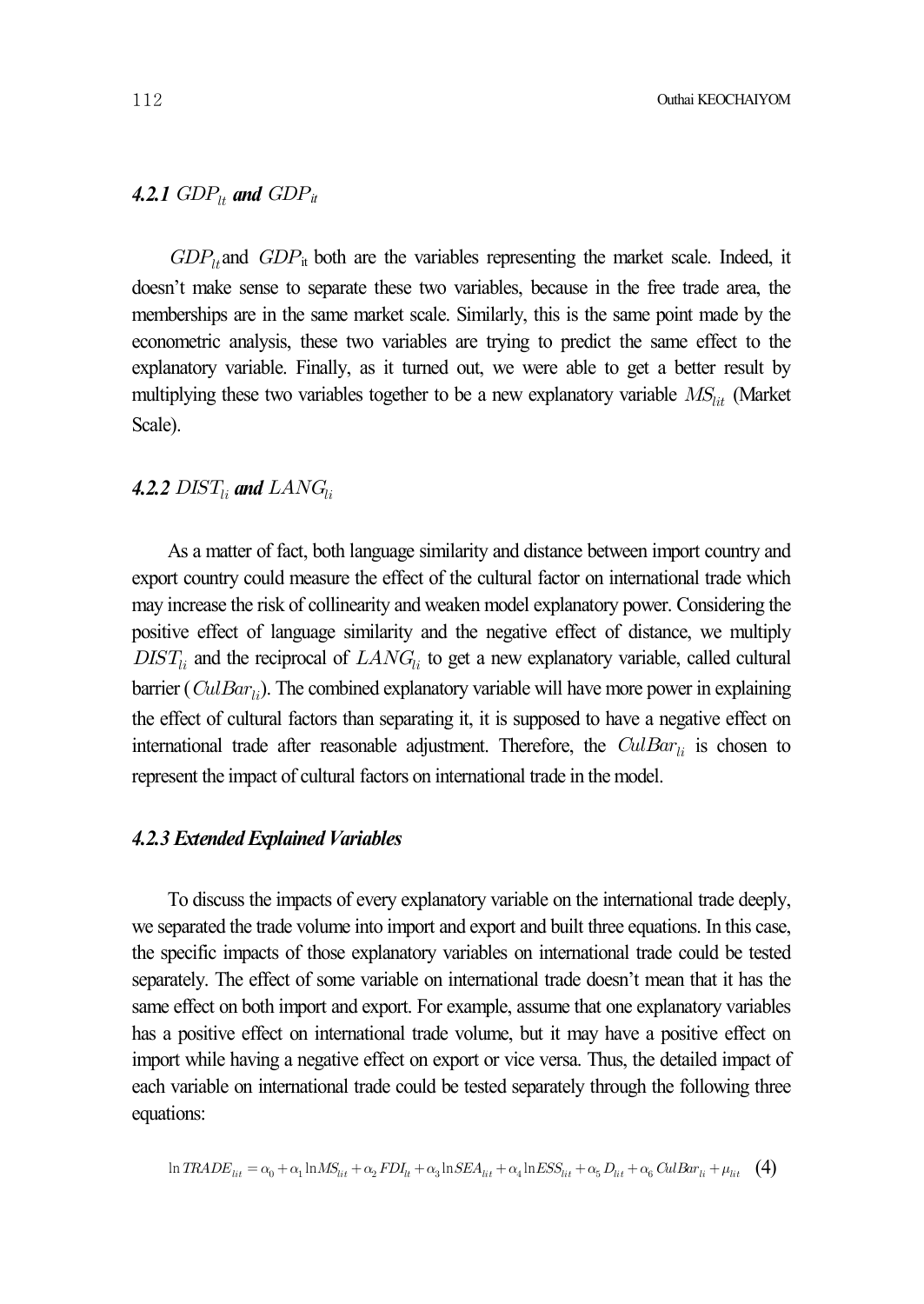$$
\ln \text{LMPORT}_{lit} = \alpha_0 + \alpha_1 \ln \text{MS}_{lit} + \alpha_2 \text{FDI}_{lt} + \alpha_3 \ln \text{SEA}_{lit} + \alpha_4 \ln \text{ESS}_{lit} + \alpha_5 D_{lit} + \alpha_6 \text{CulBar}_{li} + \mu_{lit} \tag{5}
$$
  

$$
\ln \text{EXPORT}_{lit} = \alpha_0 + \alpha_1 \ln \text{MS}_{lit} + \alpha_2 \text{FDI}_{lt} + \alpha_3 \ln \text{SEA}_{lit} + \alpha_4 \ln \text{ESS}_{lit} + \alpha_5 D_{lit} + \alpha_6 \text{CulBar}_{li} + \mu_{lit} \tag{6}
$$

Where  $\alpha_0$  is intercept and  $\alpha_1$ ,  $\alpha_2$ ,  $\alpha_3$ ,  $\alpha_4$ ,  $\alpha_5$  and  $\alpha_6$  are the coefficients that measure the TRADE affect with respect to the variables of  $MS$ ,  $FDI$ ,  $SEA$ ,  $ESS$ ,  $D$  and  $CulBar$ , respectively.

### **Table6.**

**Table 7.**

| The Expected Coefficient of Explanatory Variables |    |     |            |     |  |        |  |  |
|---------------------------------------------------|----|-----|------------|-----|--|--------|--|--|
| Explanatory variable                              | MS | FDI | <i>SEA</i> | ESS |  | CulBar |  |  |
| Expected symbol                                   |    |     |            | -   |  |        |  |  |

Note: "+" represent the positive effect, and "-" represent the negative effect, "?" represent the uncertain effect.

# **5. Result and Discussion.**

In this paper we applied the STATA 11.0 statistical software package for the regression. In this paper we use a feasible generalized least squares (FGLS) procedure that can deal with autocorrelation within panels and heteroskedasticityacross panels Greene (2000). The result of estimating under the model FGLS method showed in the Table 7 below. In Equation (4), (5)' and (6)'', all of the coefficient of explanatory variable are significant at least at the 10% significant level. The Wald chi-square estimate proves that the equation (4), (5)' and (6)'' has fitted the data well, and there are no problems with the collinearity of explanatory variables.

| Variable   | $\left( 4\right)$              | (5)                        | (5)                           | (6)                             | (6)                           | $(6)$ "                       |
|------------|--------------------------------|----------------------------|-------------------------------|---------------------------------|-------------------------------|-------------------------------|
| MS         | 0.282<br>$\binom{0.032}{***}$  | 0.951<br>(0.500)<br>$\ast$ | 0.993<br>$\binom{0.496}{***}$ | 1.911<br>$\binom{0.488}{***}$   | 1.759<br>$\binom{0.383}{***}$ | 1.685<br>$\binom{0.380}{***}$ |
| <i>FDI</i> | $-0.079$<br>$^{(0.030)}_{***}$ | $-0.626$<br>(0.456)        |                               | 0.205<br>$\langle 0.437\rangle$ |                               |                               |

Result of the estimation under the FGLS method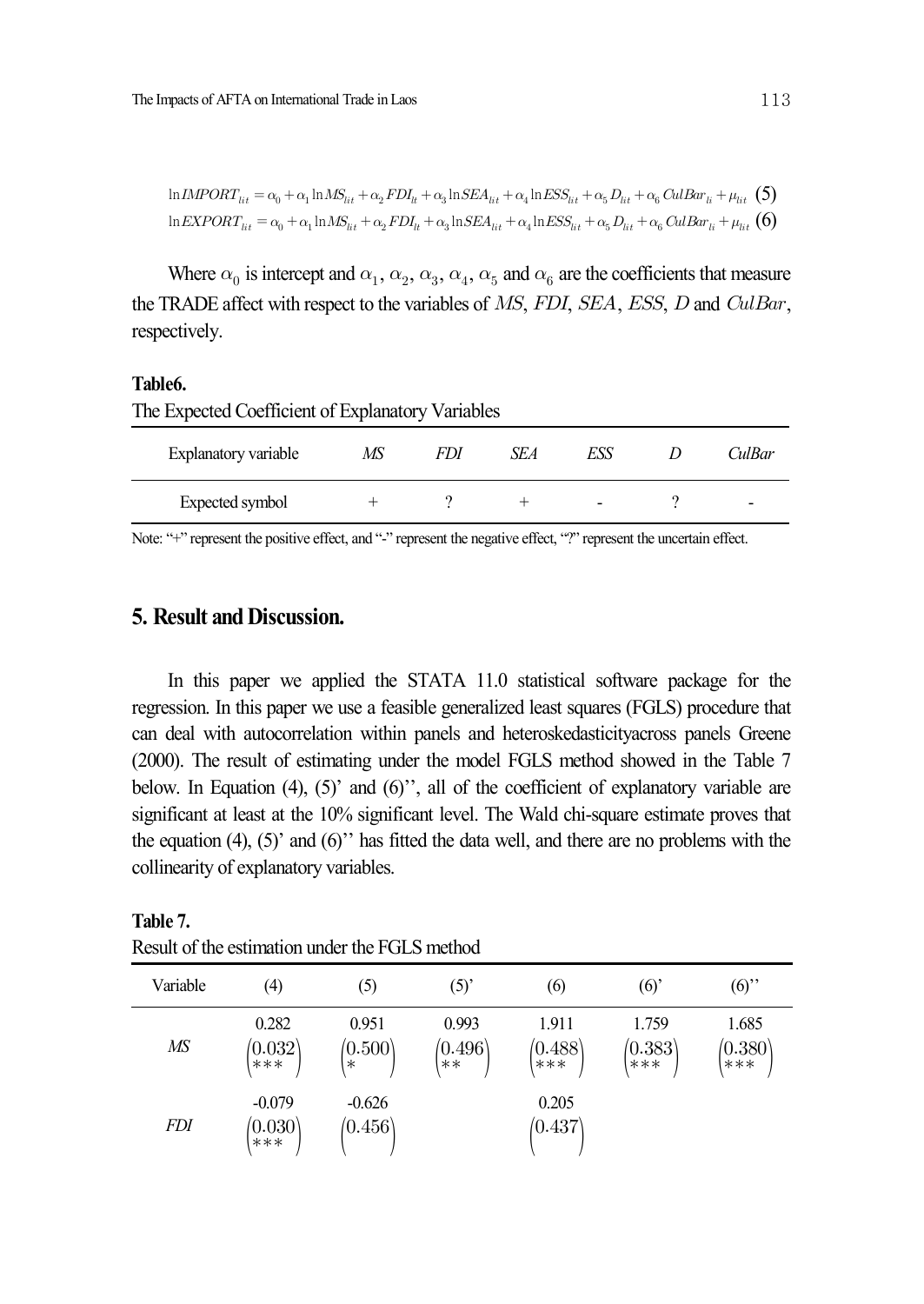| Variable              | (4)                                          | (5)                                        | (5) <sup>2</sup>                           | (6)                                         | (6)                                         | (6)                                         |
|-----------------------|----------------------------------------------|--------------------------------------------|--------------------------------------------|---------------------------------------------|---------------------------------------------|---------------------------------------------|
| <b>SEA</b>            | 0.534<br>$\langle 0.039\rangle$<br>***       | 1.472<br>$\langle 0.602\rangle$<br>$***$   | 0.734<br>$\langle 0.288\rangle$<br>$***$   | $-0.380$<br>$\langle 0.577\rangle$          |                                             |                                             |
| <b>ESS</b>            | 1.711<br>$\langle 0.183\rangle$<br>***       | 6.403<br>$\langle 2.816\rangle$<br>$**$    | 0.671<br>$\langle 2.755\rangle$<br>$***$   | 5.363<br>(2.700)<br>$**$                    | 4.551<br>$\langle 2.204\rangle$<br>$**$     | 0.514<br>$\langle 2.160\rangle$<br>$***$    |
| D                     | 0.032<br>$\langle 0.015\rangle$<br>$***$     | $-0.115$<br>$\langle 0.236\rangle$         |                                            | $-0.482$<br>$\langle 0.006\rangle$<br>$***$ | $-0.493$<br>$\langle 0.225\rangle$<br>$***$ | $-0.456$<br>$\langle 0.223\rangle$<br>$***$ |
| CulBar                | $-0.053$<br>$\langle 0.028\rangle$<br>$\ast$ | $-1.103$<br>$\langle 0.426\rangle$<br>***  | $-1.104$<br>$\langle 0.425\rangle$<br>***  | $-0.567$<br>(0.408)                         | $-0.500$<br>$\langle 0.391\rangle$          |                                             |
| Constant              | 0.540<br>$\langle 0.321\rangle$<br>$\ast$    | $-14.698$<br>$\langle 4.937\rangle$<br>*** | $-10.676$<br>$\langle 3.733\rangle$<br>*** | $-1.593$<br>$\langle 4.732\rangle$          | $-3.716$<br>$\langle 3.369\rangle$          | $-5.098$<br>$\langle 3.198\rangle$          |
| Wald chi <sub>2</sub> | 1607.69                                      | 53.29                                      | 50.89                                      | 32.79                                       | 32.26                                       | 30.50                                       |
| $p$ -Value            | 0.0000                                       | 0.0000                                     | 0.0000                                     | 0.0000                                      | 0.0000                                      | 0.0000                                      |

Note: \*\*\*, \*\* and \* indicate that the estimated coefficients are statistically significant at 1 %, 5% and 10 %, respective

### *5.1 Explanatory Variables*

### *5.1.1 Trade*

The result of equation (4) in Table 7 shows, MS has positive effect on TRADE. TRADE would increase 2.82% with a10%increase in MS. It means that a larger market scale contributes to higher trading volumes. Since larger MS brings more trading opportunities and comes with larger demand and supply, resulting in the increase of import and export volume between Laos and trade partners.

The negative effect of foreign direct investment means there has to be substituted relationship between trade and foreign direct investment. Here, the coefficient of FDI is -0.079, which means that it is consistent with Lao economy. In early 2000s, electricity was not available in many areas in Laos and some provinces had to import electricity from neighbor countries. In addition, people are still doing traditional farming with low production efficiency which can't meet domestic market demand. According to the statistic, during the past decade the main sectors of FDI in Laos were mining, hydropower and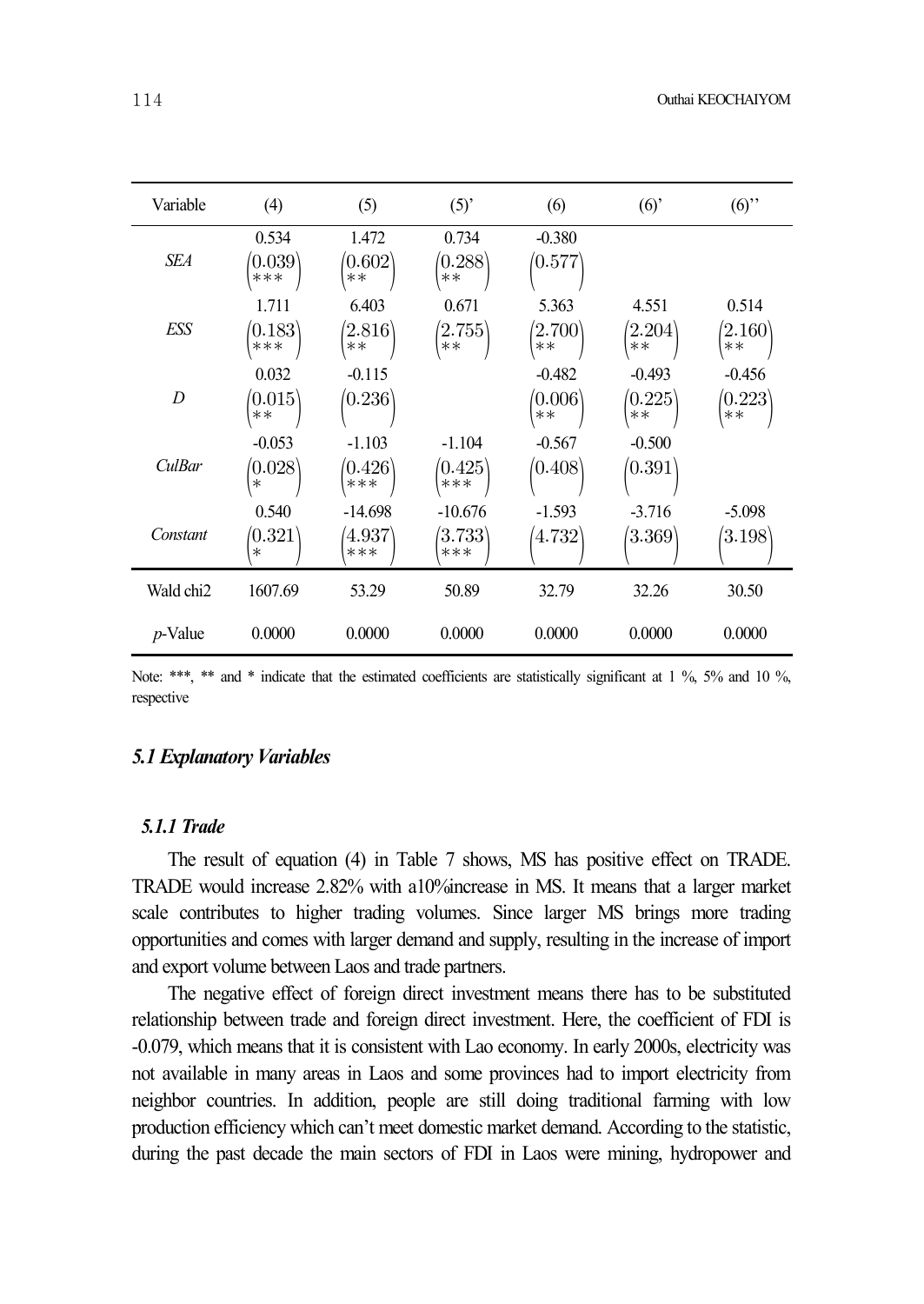agriculture which can reduce some major import commodities like food and electricity from other countries and these are reasons why FDI has a negative effect on TRADE.

As for the size of economy of AFTA, this variable has a significant positive effect on international trade in Laos. In column (4) of Table 7, 10% increase in SEA would result in 5.34% increase in TRADE. Considering the measurement of this variable, we can also use this variable to examine the integration level of AFTA, high integration level causes low trade barrier among memberships and is advantageous to increasing trade flow inside AFTA. Consequently, we conclude that the explanatory variable SEA has sufficient power to reflect the impact of AFTA on international trade flow.

According to Table 6, the expected coefficient for the variable ESS should be negative, but the result in Table 7 showed that ESS has positive effect on TRADE. ESS increasing 10% will cause TRADE increasing 17.71%. It's obviously that ESS has the greatest effect on TRADE which opposes to the idea that trade flow tends to decline if two countries have a high percent of economic structure similarity due to high competition and local protectionism. The following context might answer why the effect of ESS is negative. Firstly, due to the limited data acceptability, we used the overall data of agriculture, industry and service sectors instead of detailed data within industry to calculate the ESS, leading to less accuracy of ESS. Secondly, although high ESS would bring high competition and local protectionism, Laos has a weak industrial foundation and most necessary commodities rely on import, meaning that Laos does not have the intention and capability to compete with trading partners. Finally, the ESS between Laos and major trade partner countries are relatively low and the similar level of ESS is not high enough to create competition. Therefore, the outcome resist the expected coefficient in Table6.

Consistent with our expectation, the coefficient of the binary variable D has a positive effect on international trade volume in Laos. International trade flow in Laos has increased after being a member of AFTA. The result proves that AFTA bring 0.032% increase in TRADE. Although the positive effect is relatively low, for new membership and weak economy nation likes Laos, this is a good start in the long term for the development of bilateral and multilateral trade in the regional integration plans of Laos in the future.

The effect of CulBar on international trade is as expected negative and significant. 10% increase in CulBar results in 0.53% decrease in TRADE. This result means that Laos is likely to trade more with neighbor countries rather than faraway countries. Indeed, the top three major trade partners of Laos(Thailand, China and Vietnam)all share a border with Laos. Among those, Thailand has many cultural factors that are similar with Laos like language, custom, religion and others, these similarities help to reduce culture barriers and promote trading with other neighbor countries.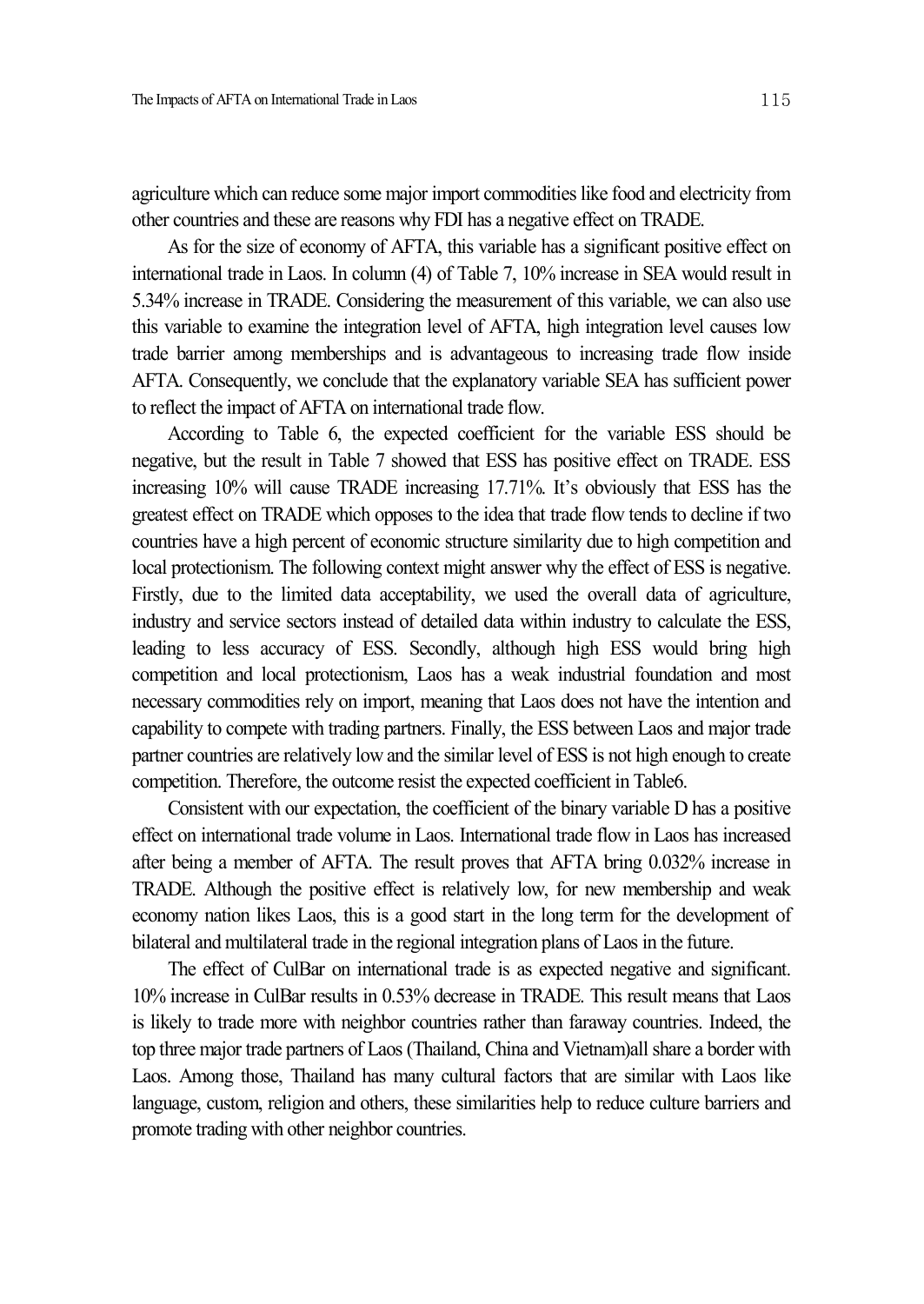### *5.1.2 IMPORTand EXPORT*

The regression results of IMPORT and EXPORT in Table 7 show the coefficients of the explanatory variables are almost similar with that of TRADE. But in the case of IMPORT and EXPORT, some insignificant variables are dropped in order to fit the model with the explanatory variables.

In the case of IMPORT, there are 2 dropped insignificant variables (FDI and D) and then we get the fit model to examine the effect of AFTA on IMPORT (Table 7, equation (5) '). Result of the equation (5)' shows that 10% increase in MS, SEA, ESS and CulBar result in 9.93%, 7.34%, 6.71% and -11.04% increase in IMPORT respectively. Although, we dropped the binary variable D, we still have SEA that can explain how AFTA affects the import of Laos in the equation (5)'. Obviously, SEA has a positive effect on IMPORT, we can summarize that as meaning participating in AFTA would push Laos to import more commodities from abroad. AFTA could remove the tariff barrier and the larger size of economy of AFTA would promote Laosimport.

As for EXPORT, we found that half of the explanatory variables are insignificant, after dropping FDI, SEA, and CulBar, we get equation (6)'' with three explanatory variables remaining, MS, ESS and D. In the econometric views, MS has the highest coefficient in the equation (6)'', 10% increase in MS and ESS would result in16.85% and 5.14% increase in TRADE respectively. However, the variable to reflect the impact of AFTA has a significant negative effect with the coefficient of -0.456 which means that Laos' export would decrease  $0.456\%$  if participating AFTA. Laos has a serious trade deficit problem and export mostly relies on natural resources to balance the import and export. According to the data obtained fromthe Ministry of Industry and Commerce of Laos, in the past decade, the major export products of Laos are wood, mining and agriculture products. But in recent years, the Laos government reduced or quit the export quotas of wood and mining, this possibly explains why the coefficient of D is negative. Therefore, we have to drop half of explanatory variable to fit the model, we still can't prove whether the model gives us a reliable outcome.

# **6. Conclusion**

This paper has sought to explain the effect of AFTA on international trade flow in Laos during 2000 and 2012.After discussing the result of the regression above, we can briefly summarize the result of the study, AFTA has a positive effect on the total trade flow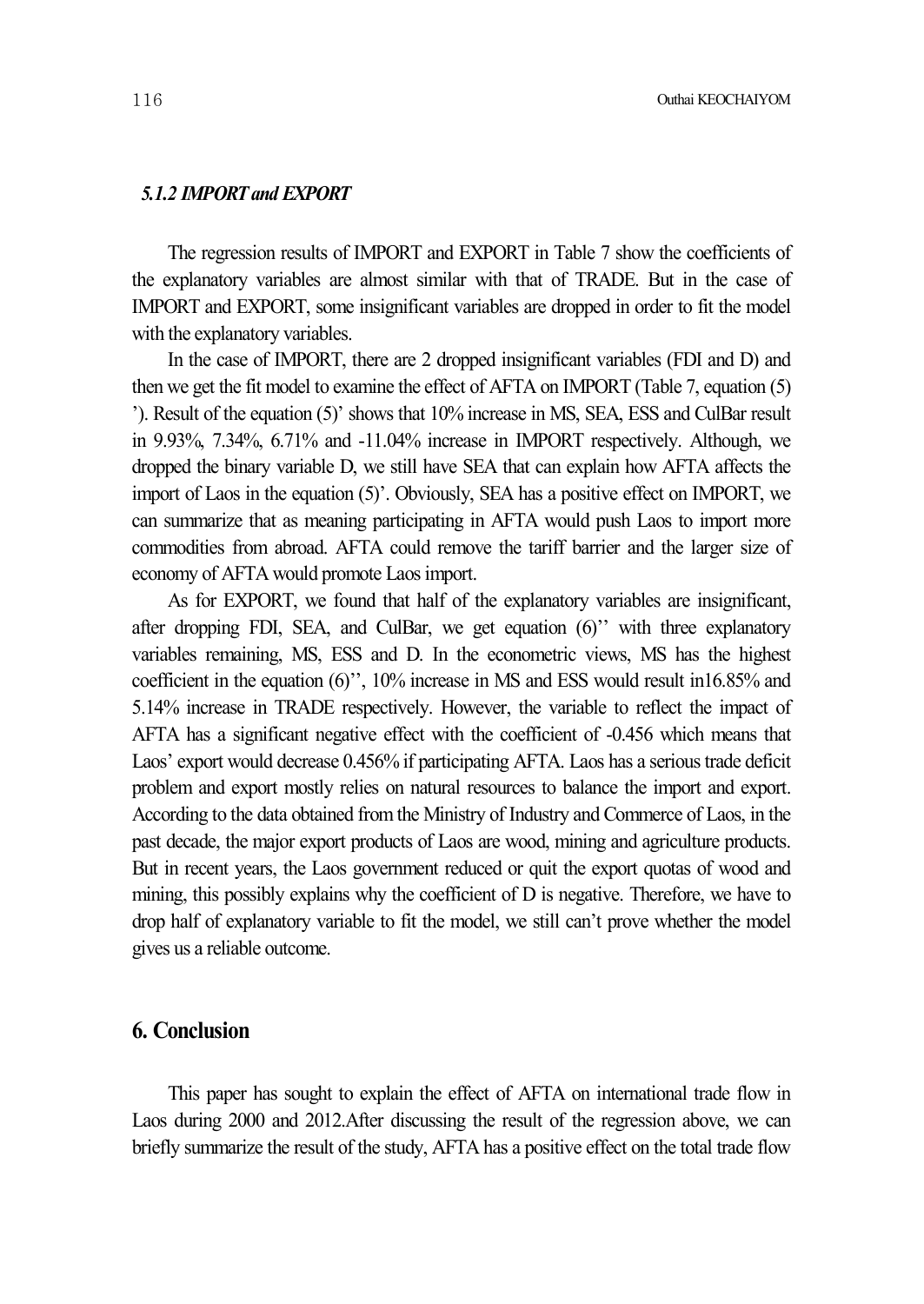and imports, but has a negative effect on exports in Laos.

Laos'aggregate international trade benefits from participating in AFTA since the two variables that reflect AFTA are significant positive generally. The size of the economy of AFTA plays an important role in increasing international trade flow in Laos which means AFTA brings more trading opportunities to the state. The binary variable D also proves that Laos will gain more benefits by joining AFTA.

However, AFTA stimulates import but has a negative effect on export in Laos. From the discussion of the model above, the coefficient of SEA, which is the only remaining variable that can reflect the effect of AFTA on import, has proved that AFTA has a positive effect on import in Laos. The results stay consistent with the theory that FTA brings advantages to the export of large countries rather than small countries(Krugman and Venables, 1995), which could be explained by the larger economy size of AFTA that increases import of small countries. The theory could also be used to explain why AFTA has a negative effect on export in Laos as the coefficient of the binary variable demonstrated. AFTA benefits large countries rather than small countries therefore joining AFTA brings a negative effect to export in small countries like Laos.

In spite of the negative effect on exports that AFTA has, however AFTA has an overall positive effect on aggregate international trade flow and import which means that the positive effect of AFTA is greater than the negative effect. Additionally, besides AFTA, there are many other factors like economic structure and cultural barrier that would cause the value of trade to increase or decrease.

### **Acknowledgments**

The authors would like to thank the reviewers for their constructive comments on this paper. Any remaining errors are my own responsibility.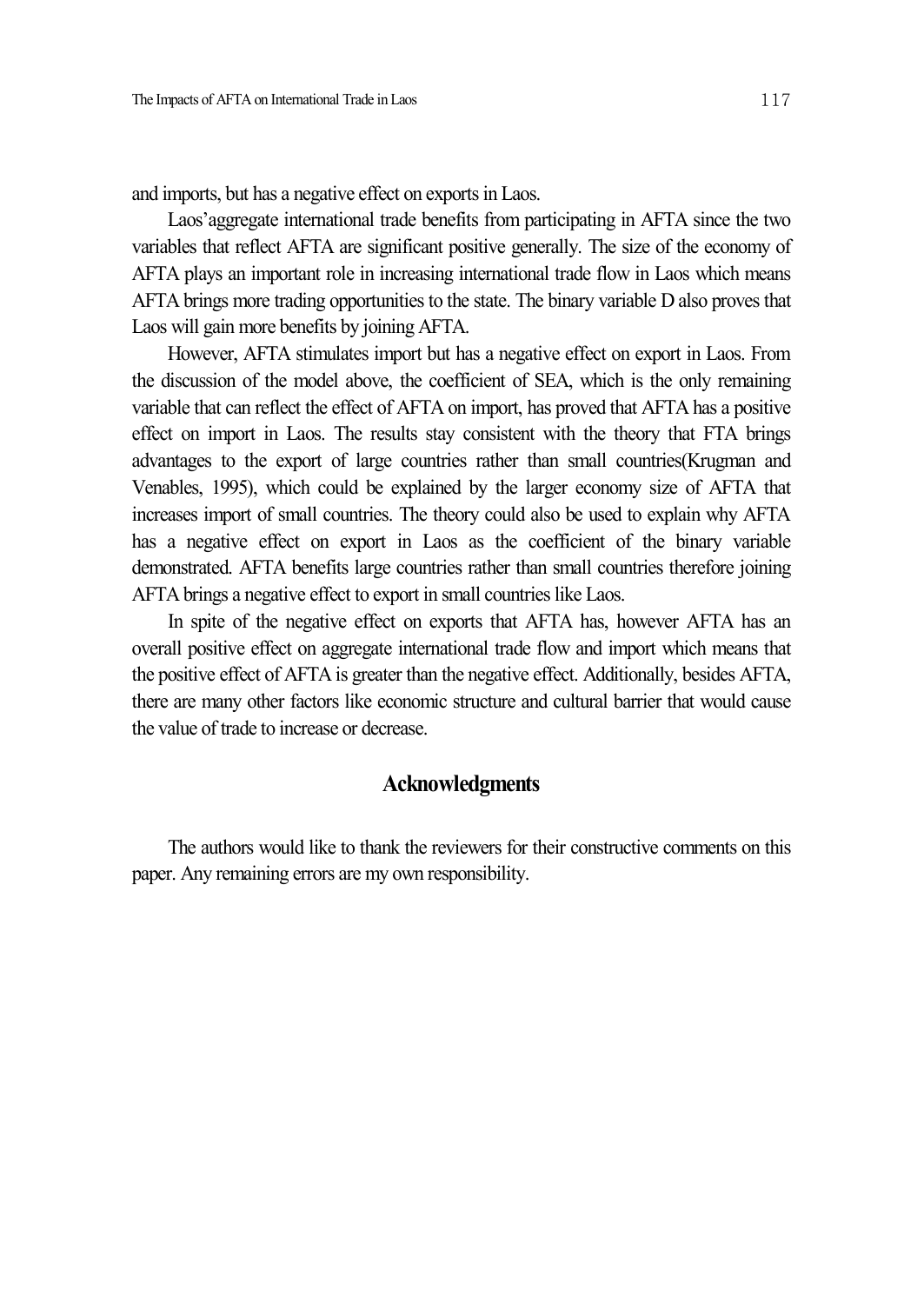# **References**

- Aitken .D (1973). The effect of the EEC and EFTA on European trade: A temporal cross-section analysis. *American Economic Review, vol. 5, 881-889.*
- Bende-Nabende (1999). FDI, regionalism, government policy, and endogenous growth: A comparative study of the ASEAN-5 economies, with development policy implication for the least development countries. California university Ashgate.
- Blonigen, Bruce A. September 1997b. In Search of Subsitution between Foreign Production and Export, mimeo. University of Oregon.
- Crockett Andrew and Morris Goldstein (1987).Strengthening the International Monetary system: Exchange Rate, Surveillance and Objective Indicators. Occasional Paper No.50.
- Douangboupha, L. (2010). Effects of trade policy reforms on economic growth: The case of Lao PDR. *Lao Trade Research Digest*, 1, 59-96.
- Edward Zhu (2013). *The Case for Free Trade Agreements: Historical Perspectives and a Projection for China, Japan, and Korea*. Stanford University, honorsthesis.
- Edward E.Leamer& Robert M. Stern(1971).Quantitative international Economic. *Journal of Economic Literature*, Vol.9.No.3, 944-846.
- Greene, W. H. (2000). *Econometric Analysis*, Prentice Hall, New York, Fourth edition, international edition.
- Future Strategic Directions for TSR and TCR from the Perspective of the Northeast Asian Logistics Network
- Heo, Yoon and Tran N. Kien(2012), "Korea-ASEAN Trade Flows and the Role of AFTA: Sector-Specific Evidence of Trade Diversion", *Journal of International Logistics and Trade*, Volume 10, No. 2.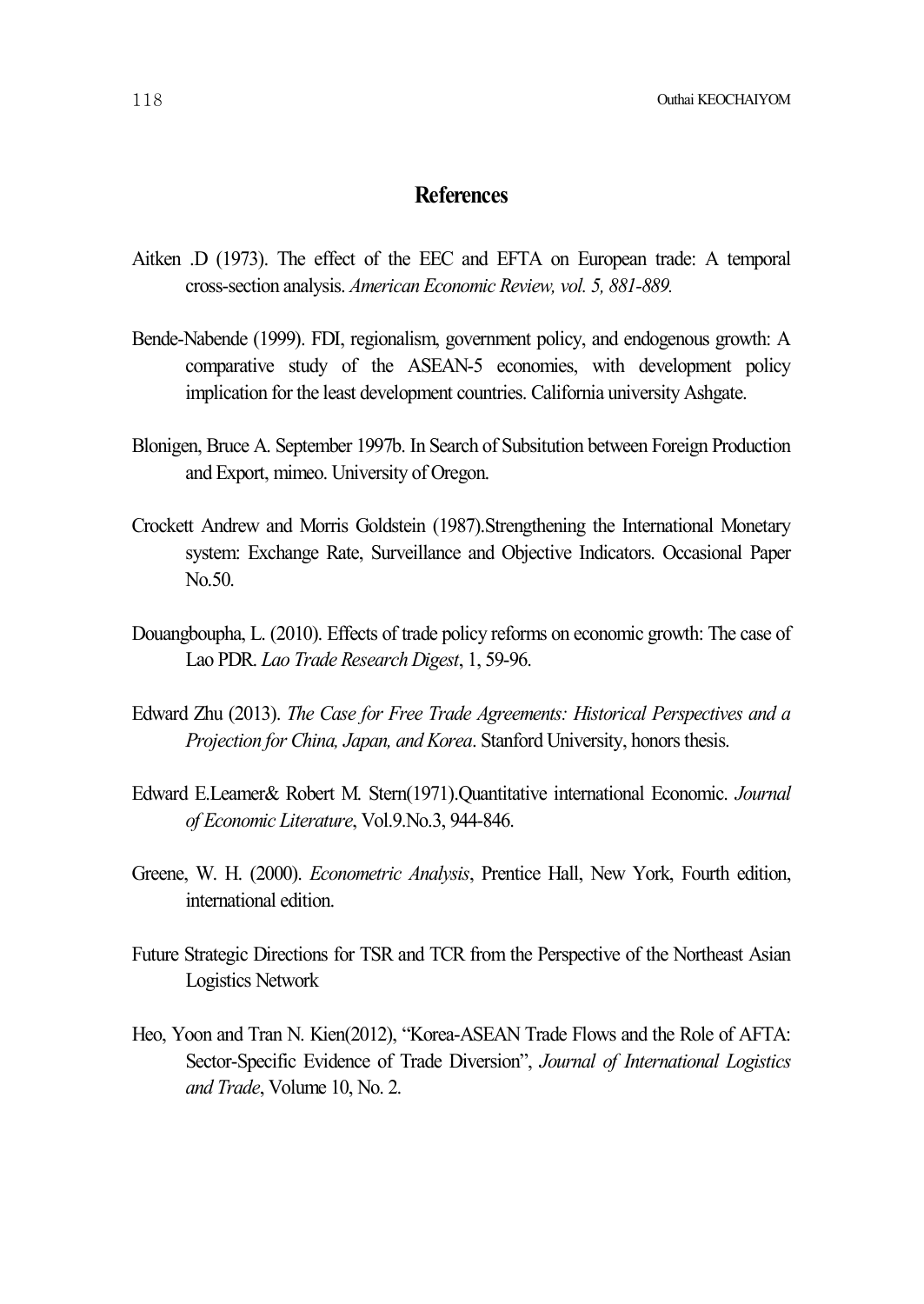- Herbert Glejser, (1968). An explanation of difference in trade-product rations among countries. *Cashiers econmiquesde Bruxelles*, vol.37, 47-58.
- Janamitra Devan (1987). An Inter-Country analysis of the ASEAN PTA: Ex Post and Ex Ante. *Working PapersforInternational Economic relations*: 322-335.
- James E. Anderson (1979). A theoretical foundation for the gravity equation. *American Economic Review*, Vol.66.No.1, 106-16.
- Jeffrey H.Bergstrand (1985). The Gravity equation in international trade: Some microeconomic foundations and empirical evidence. T*he Review of Economics and statistics*, Vol.67.No.3, 474-81.
- Josef C.Brada& Jose A.Mendez, (1983).*Regional economic integration and the volume of intra-regional trade: A comparison of developed and developing country experience*. Kyklos, Vol.36, 589-603.
- Junlin Li, Dongmin Yao and Xiaochen Xu (2012). Regional Economic Integration Of ASEAN: An Empirical Analysis based on National Border Effect. *Economic Theory and Business Management*, Vol.4, 102-112.
- KeoVongxay (2006). *The Impact Of AFTA On Laos Economy And Small Scale Producers*. Southeast Asian Council For Food Security And Fair Trade, No.24.
- Krugman, P. (1979). Increasing Returns, Monopolistic Competition, and International Trade. *Journal of International Economics*, Vol. 9 No.4, 469-479.
- Krugman, P. and Helpman, E. (1985). Market Structure and International Trade, MIT Press.
- Krugman, P. (1991). Increasing returns and economic geography. *Journal of Political Economy*, University of Chicago, Vol.99.No.3, 483-99.
- Krugman P. and Venables Anthony J. (1995). Globalization and the inequality of Nations, *The Quarterly Journal of Economics*, Vol.110,No.4, 875-80.
- Lee,Paul T-W, Tsung-Chen Lee and Tzu-Han Yang(2013), "Korea-ASEAN Free Trade Agreement: The Implications on Seaborne Trade Volume and Maritime Logistics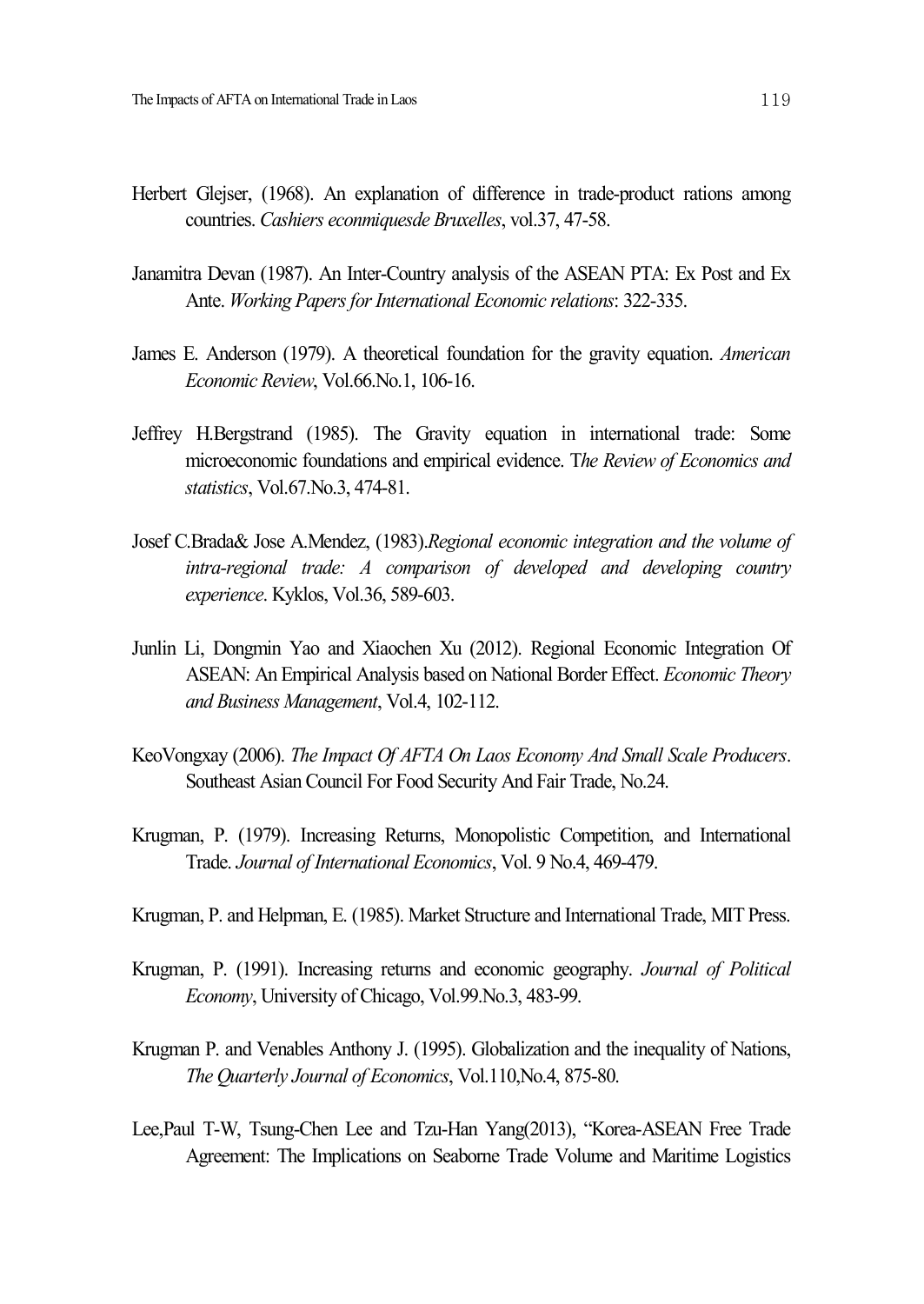Policy Development in Korea", *Journal of International Logistics and Trade*, Volume 11, No. 1.

- Leebeer Leebouapao, Sthabandith Insisienmay and Vanthana Nolintha (2012). ASEAN– China Free Trade Area and the Competitiveness of Local Industries: A Case Study of Major Industries in the Lao People's Democratic Republic. *ADB Working Paper Series on Regional Economic Integration,* No. 98.
- Linnermann hans (1966). An econometric study of international trade flow. *North-Holland Publishing company*, Amsterdam. No. 42, 234.
- Misa OKABE and Shujiro URATA (2013).The Impact of AFTA on Intra-AFTA Trade. *ERIA Discussion Paper Series*, May.
- Mundell R. (1975). Factor mobility and international mobility. *American Economic Review*, Vol.47, 321-335.
- Naya (1980). *ASEAN Trade Development and Cooperation: Preferential Trading Arrangements and Trade Liberalization.*: UNCTAD.
- OH. Jeong-Soo and Phuphet Kyophilavong (2013). Impact of ASEAN-Korea FTA on Poverty: The Case Study of Laos. *World Applied Science Journal 28*, Economic, Finance and Management Outlooks, 114-119.
- Peal Imada (1993). Production And Trade Effects Of An ASEAN Free Trade Area. *Journal of The Developing Economies*, Vol.31, No.1
- Philippe Bacchetta and Eric van Wincoop(2003). why do customer prices react less than import prices to exchange rate?. *Journal of the European Economic Association*, Vol. 1.No.2-3, 662-670.
- Phouphet KYOPHILAVONG (2004).Analyzing the effect of AFTA on Lao economy, Macroeconomic model approach. *ESRI Asia Workshop on Economic Modeling on Deepening Interrelationships among Asian Countries*, Bangkok, Thailand November 30.